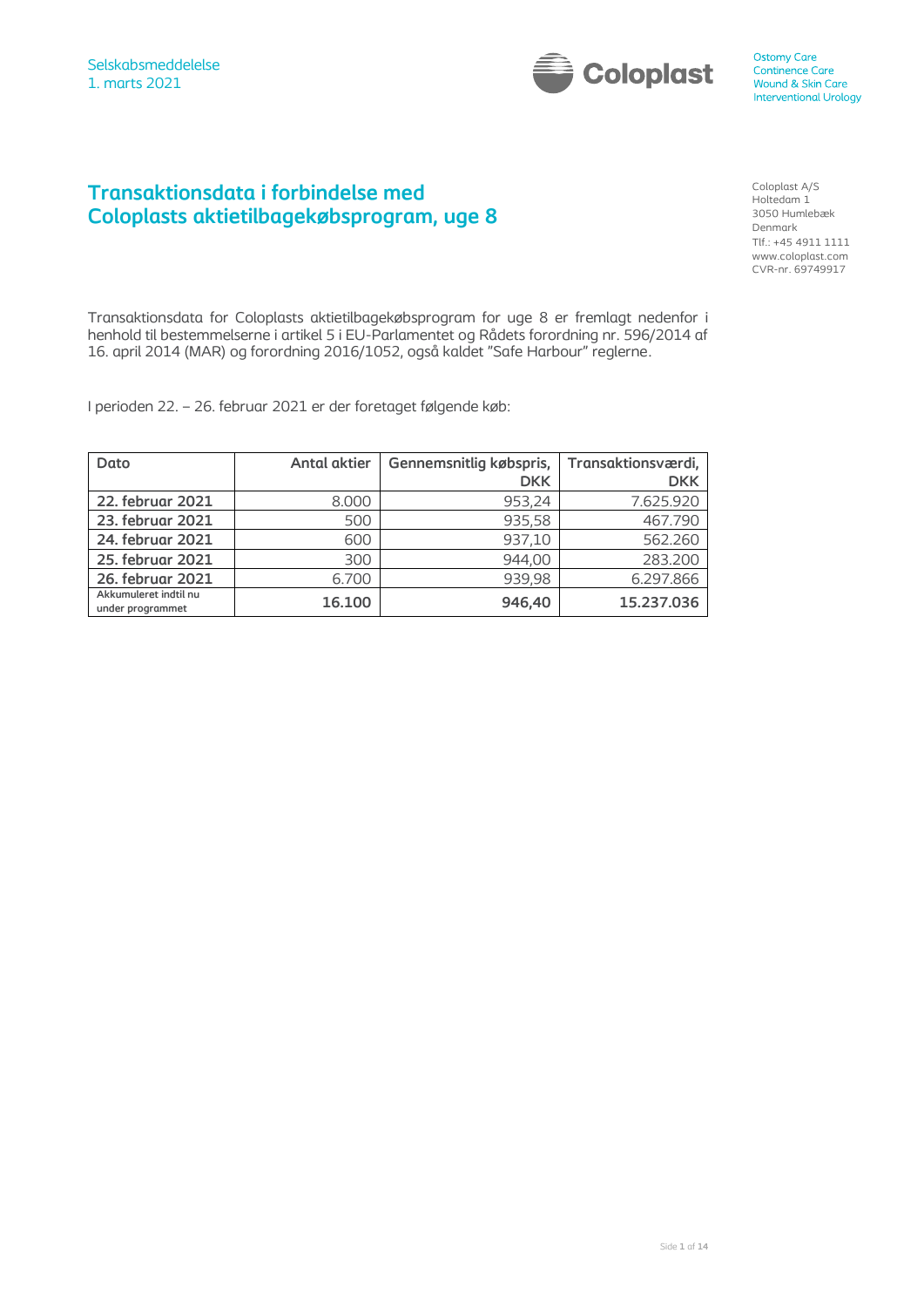

**Handelsdato 22-02-2021 Antal aktier 8.000**

| <b>Share</b> | <b>ISIN</b>  | Lei-code              | Buy/Sell Volume |                | Price | Venue       | Date & Time CET          |
|--------------|--------------|-----------------------|-----------------|----------------|-------|-------------|--------------------------|
| Coloplast    | DK0060448597 | MAES062Z21O4RZ2U7M99  | <b>Buy</b>      | 3              |       | 960,8 XCSE  | 20210222 9:01:12.455000  |
| Coloplast    | DK0060448598 | MAES062Z21O4RZ2U7M100 | Buy             | 30             |       | 961,2 XCSE  | 20210222 9:02:16.964385  |
| Coloplast    | DK0060448599 | MAES062Z21O4RZ2U7M101 | Buy             | 36             |       | 962,2 XCSE  | 20210222 9:03:07.826000  |
| Coloplast    | DK0060448600 | MAES062Z21O4RZ2U7M102 | Buy             | 34             |       | 969,4 XCSE  | 20210222 9:06:59.759000  |
| Coloplast    | DK0060448601 | MAES062Z21O4RZ2U7M103 | <b>Buy</b>      | 35             |       | 968,2 XCSE  | 20210222 9:12:11.312000  |
| Coloplast    | DK0060448602 | MAES062Z21O4RZ2U7M104 | Buy             | $\overline{4}$ |       | 967,6 XCSE  | 20210222 9:19:07.953000  |
| Coloplast    | DK0060448603 | MAES062Z21O4RZ2U7M105 | <b>Buy</b>      | 36             |       | 967,6 XCSE  | 20210222 9:19:07.953000  |
| Coloplast    | DK0060448604 | MAES062Z21O4RZ2U7M106 | Buy             | 35             |       | 967,8 XCSE  | 20210222 9:25:29.245000  |
| Coloplast    | DK0060448605 | MAES062Z21O4RZ2U7M107 | Buy             | 36             |       | 961 XCSE    | 20210222 9:35:11.284000  |
| Coloplast    | DK0060448606 | MAES062Z21O4RZ2U7M108 | Buy             | 5              |       | 961,2 XCSE  | 20210222 9:39:24.063496  |
| Coloplast    | DK0060448607 | MAES062Z21O4RZ2U7M109 | Buy             | 15             |       | 961,2 XCSE  | 20210222 9:39:24.063533  |
| Coloplast    | DK0060448608 | MAES062Z21O4RZ2U7M110 | <b>Buy</b>      | 1              |       | 959,4 XCSE  | 20210222 9:48:06.022000  |
| Coloplast    | DK0060448609 | MAES062Z21O4RZ2U7M111 | Buy             | 34             |       | 959,4 XCSE  | 20210222 9:48:06.022000  |
| Coloplast    | DK0060448610 | MAES062Z21O4RZ2U7M112 | <b>Buy</b>      | 35             |       | 960,8 XCSE  | 20210222 9:55:29.119000  |
| Coloplast    | DK0060448611 | MAES062Z21O4RZ2U7M113 | Buy             | 6              |       | 960 XCSE    | 20210222 10:02:26.593000 |
| Coloplast    | DK0060448612 | MAES062Z21O4RZ2U7M114 | Buy             | 29             |       | 960 XCSE    | 20210222 10:02:26.593000 |
| Coloplast    | DK0060448613 | MAES062Z21O4RZ2U7M115 | <b>Buy</b>      | 22             |       | 958,2 XCSE  | 20210222 10:11:34.531000 |
| Coloplast    | DK0060448614 | MAES062Z21O4RZ2U7M116 | <b>Buy</b>      | 7              |       | 958,2 XCSE  | 20210222 10:11:34.531000 |
| Coloplast    | DK0060448615 | MAES062Z21O4RZ2U7M117 | <b>Buy</b>      | 5              |       | 958,2 XCSE  | 20210222 10:11:34.531000 |
| Coloplast    | DK0060448616 | MAES062Z21O4RZ2U7M118 | <b>Buy</b>      | 16             |       | 962,2 XCSE  | 20210222 10:20:11.289000 |
| Coloplast    | DK0060448617 | MAES062Z21O4RZ2U7M119 | Buy             | 20             |       | 962,2 XCSE  | 20210222 10:20:11.289000 |
| Coloplast    | DK0060448618 | MAES062Z21O4RZ2U7M120 | Buy             | 36             |       | 962,4 XCSE  | 20210222 10:29:48.809000 |
| Coloplast    | DK0060448619 | MAES062Z21O4RZ2U7M121 | <b>Buy</b>      | 38             |       | 961,4 XCSE  | 20210222 10:35:57.734000 |
| Coloplast    | DK0060448620 | MAES062Z21O4RZ2U7M122 | <b>Buy</b>      | 3              |       | 962,4 XCSE  | 20210222 10:44:33.245000 |
| Coloplast    | DK0060448621 | MAES062Z21O4RZ2U7M123 | Buy             | $\mathbf 1$    |       | 962,4 XCSE  | 20210222 10:45:24.182000 |
| Coloplast    | DK0060448622 | MAES062Z21O4RZ2U7M124 | <b>Buy</b>      | $\overline{2}$ |       | 962,4 XCSE  | 20210222 10:46:09.250000 |
| Coloplast    | DK0060448623 | MAES062Z21O4RZ2U7M125 | Buy             | $\mathbf{1}$   |       | 962,4 XCSE  | 20210222 10:46:45.851000 |
| Coloplast    | DK0060448624 | MAES062Z21O4RZ2U7M126 | Buy             | 44             |       | 965 XCSE    | 20210222 10:53:17.137000 |
| Coloplast    | DK0060448625 | MAES062Z21O4RZ2U7M127 | <b>Buy</b>      | 37             |       | 964 XCSE    | 20210222 11:00:04.971000 |
| Coloplast    | DK0060448626 | MAES062Z21O4RZ2U7M128 | <b>Buy</b>      | 33             | 965,8 | <b>XCSE</b> | 20210222 11:09:51.055000 |
| Coloplast    | DK0060448627 | MAES062Z21O4RZ2U7M129 | Buy             | 34             |       | 965 XCSE    | 20210222 11:21:18.792000 |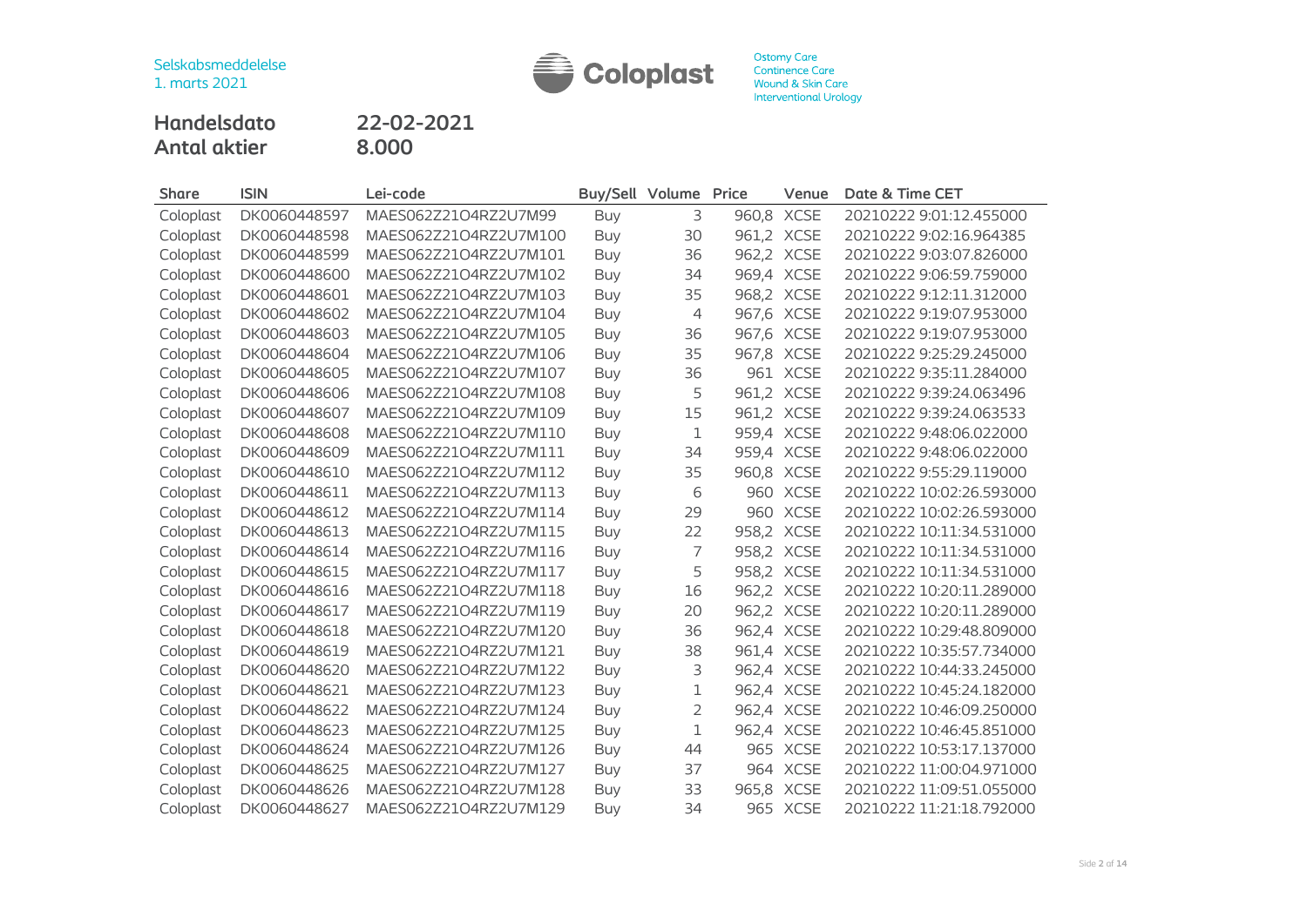

| Coloplast | DK0060448628 | MAES062Z21O4RZ2U7M130 | Buy        | 33             | 965,6 XCSE |             | 20210222 11:33:03.333000 |
|-----------|--------------|-----------------------|------------|----------------|------------|-------------|--------------------------|
| Coloplast | DK0060448629 | MAES062Z21O4RZ2U7M131 | Buy        | 34             |            | 964 XCSE    | 20210222 11:45:41.093000 |
| Coloplast | DK0060448630 | MAES062Z21O4RZ2U7M132 | Buy        | 34             | 964,4      | <b>XCSE</b> | 20210222 11:58:01.411000 |
| Coloplast | DK0060448631 | MAES062Z21O4RZ2U7M133 | <b>Buy</b> | 34             | 962,6 XCSE |             | 20210222 12:09:07.425000 |
| Coloplast | DK0060448632 | MAES062Z21O4RZ2U7M134 | <b>Buy</b> | 35             | 961,2 XCSE |             | 20210222 12:21:17.382000 |
| Coloplast | DK0060448633 | MAES062Z21O4RZ2U7M135 | <b>Buy</b> | 20             | 961,8 XCSE |             | 20210222 12:35:27.959000 |
| Coloplast | DK0060448634 | MAES062Z21O4RZ2U7M136 | Buy        | 5              | 961,8 XCSE |             | 20210222 12:35:27.959000 |
| Coloplast | DK0060448635 | MAES062Z21O4RZ2U7M137 | Buy        | 15             | 961,8 XCSE |             | 20210222 12:35:27.959000 |
| Coloplast | DK0060448636 | MAES062Z21O4RZ2U7M138 | <b>Buy</b> | 5              | 961,8      | <b>XCSE</b> | 20210222 12:35:27.978000 |
| Coloplast | DK0060448637 | MAES062Z21O4RZ2U7M139 | <b>Buy</b> | 34             | 960,4      | <b>XCSE</b> | 20210222 12:46:36.518000 |
| Coloplast | DK0060448638 | MAES062Z21O4RZ2U7M140 | <b>Buy</b> | 19             |            | 960 XCSE    | 20210222 12:59:00.873000 |
| Coloplast | DK0060448639 | MAES062Z21O4RZ2U7M141 | <b>Buy</b> | 16             | 960        | <b>XCSE</b> | 20210222 12:59:00.873000 |
| Coloplast | DK0060448640 | MAES062Z21O4RZ2U7M142 | <b>Buy</b> | 37             | 961,2      | <b>XCSE</b> | 20210222 13:11:07.236000 |
| Coloplast | DK0060448641 | MAES062Z21O4RZ2U7M143 | Buy        | $\overline{4}$ | 959,8      | <b>XCSE</b> | 20210222 13:22:20.659000 |
| Coloplast | DK0060448642 | MAES062Z21O4RZ2U7M144 | Buy        | 35             | 959,8      | <b>XCSE</b> | 20210222 13:22:20.659000 |
| Coloplast | DK0060448643 | MAES062Z21O4RZ2U7M145 | <b>Buy</b> | 38             | 960,2      | <b>XCSE</b> | 20210222 13:34:40.221000 |
| Coloplast | DK0060448644 | MAES062Z21O4RZ2U7M146 | <b>Buy</b> | 34             |            | 959 XCSE    | 20210222 13:48:55.522000 |
| Coloplast | DK0060448645 | MAES062Z21O4RZ2U7M147 | <b>Buy</b> | 34             | 957,2      | <b>XCSE</b> | 20210222 13:58:00.611000 |
| Coloplast | DK0060448646 | MAES062Z21O4RZ2U7M148 | <b>Buy</b> | 43             | 960,4      | <b>XCSE</b> | 20210222 14:09:51.732000 |
| Coloplast | DK0060448647 | MAES062Z21O4RZ2U7M149 | <b>Buy</b> | 3              |            | 962 XCSE    | 20210222 14:19:43.362000 |
| Coloplast | DK0060448648 | MAES062Z21O4RZ2U7M150 | Buy        | 32             |            | 962 XCSE    | 20210222 14:19:43.362000 |
| Coloplast | DK0060448649 | MAES062Z21O4RZ2U7M151 | Buy        | 36             | 960,2      | <b>XCSE</b> | 20210222 14:30:35.498000 |
| Coloplast | DK0060448650 | MAES062Z21O4RZ2U7M152 | <b>Buy</b> | 34             | 961,2      | <b>XCSE</b> | 20210222 14:36:11.345000 |
| Coloplast | DK0060448651 | MAES062Z21O4RZ2U7M153 | <b>Buy</b> | 35             | 960,8      | <b>XCSE</b> | 20210222 14:47:50.671000 |
| Coloplast | DK0060448652 | MAES062Z21O4RZ2U7M154 | <b>Buy</b> | 35             | 961,2 XCSE |             | 20210222 14:55:26.370000 |
| Coloplast | DK0060448653 | MAES062Z21O4RZ2U7M155 | <b>Buy</b> | 36             | 960,4      | <b>XCSE</b> | 20210222 15:06:40.357000 |
| Coloplast | DK0060448654 | MAES062Z21O4RZ2U7M156 | <b>Buy</b> | 24             | 958,6 XCSE |             | 20210222 15:12:52.396000 |
| Coloplast | DK0060448655 | MAES062Z21O4RZ2U7M157 | Buy        | 12             | 958,6 XCSE |             | 20210222 15:13:00.116000 |
| Coloplast | DK0060448656 | MAES062Z21O4RZ2U7M158 | <b>Buy</b> | 5              | 958,4 XCSE |             | 20210222 15:14:49.711000 |
| Coloplast | DK0060448657 | MAES062Z21O4RZ2U7M159 | <b>Buy</b> | 33             | 958,4 XCSE |             | 20210222 15:14:49.711000 |
| Coloplast | DK0060448658 | MAES062Z21O4RZ2U7M160 | <b>Buy</b> | 17             | 959,8 XCSE |             | 20210222 15:24:34.402000 |
| Coloplast | DK0060448659 | MAES062Z21O4RZ2U7M161 | <b>Buy</b> | 54             | 959,8 XCSE |             | 20210222 15:24:34.402000 |
| Coloplast | DK0060448660 | MAES062Z21O4RZ2U7M162 | <b>Buy</b> | 16             | 959,8 XCSE |             | 20210222 15:30:21.788000 |
| Coloplast | DK0060448661 | MAES062Z21O4RZ2U7M163 | <b>Buy</b> | 25             | 959,8 XCSE |             | 20210222 15:30:21.788000 |
| Coloplast | DK0060448662 | MAES062Z21O4RZ2U7M164 | Buy        | 39             | 957,8 XCSE |             | 20210222 15:36:25.050000 |
| Coloplast | DK0060448663 | MAES062Z21O4RZ2U7M165 | Buy        | 26             | 955,2 XCSE |             | 20210222 15:40:32.196000 |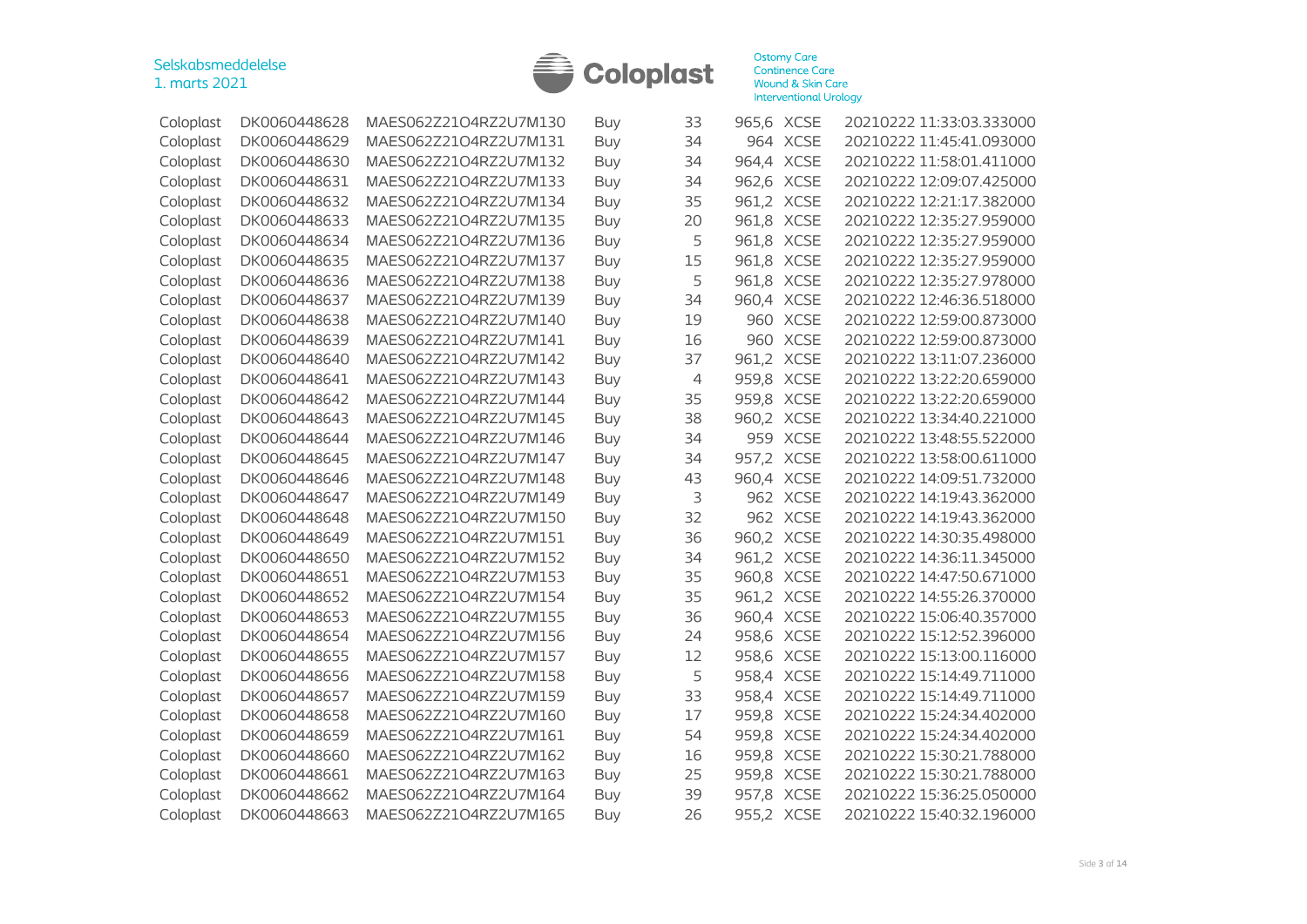

| Coloplast | DK0060448664 | MAES062Z21O4RZ2U7M166 | Buy        | 8              | 955,2 XCSE |             | 20210222 15:40:32.221000 |
|-----------|--------------|-----------------------|------------|----------------|------------|-------------|--------------------------|
| Coloplast | DK0060448665 | MAES062Z21O4RZ2U7M167 | Buy        | 33             | 956,4 XCSE |             | 20210222 15:45:56.793000 |
| Coloplast | DK0060448666 | MAES062Z21O4RZ2U7M168 | <b>Buy</b> | 33             | 956,4 XCSE |             | 20210222 15:52:23.659000 |
| Coloplast | DK0060448667 | MAES062Z21O4RZ2U7M169 | <b>Buy</b> | 40             | 954,8 XCSE |             | 20210222 15:56:55.299000 |
| Coloplast | DK0060448668 | MAES062Z21O4RZ2U7M170 | <b>Buy</b> | 4              | 953,4 XCSE |             | 20210222 16:00:13.025261 |
| Coloplast | DK0060448669 | MAES062Z21O4RZ2U7M171 | <b>Buy</b> | 24             | 953,4 XCSE |             | 20210222 16:00:13.025261 |
| Coloplast | DK0060448670 | MAES062Z21O4RZ2U7M172 | <b>Buy</b> | $\overline{2}$ | 953,4 XCSE |             | 20210222 16:00:13.025261 |
| Coloplast | DK0060448671 | MAES062Z21O4RZ2U7M173 | Buy        | 44             | 953,4 XCSE |             | 20210222 16:00:13.025261 |
| Coloplast | DK0060448672 | MAES062Z21O4RZ2U7M174 | <b>Buy</b> | 52             | 953,4 XCSE |             | 20210222 16:00:13.025261 |
| Coloplast | DK0060448673 | MAES062Z21O4RZ2U7M175 | <b>Buy</b> | 55             | 953,4 XCSE |             | 20210222 16:00:13.025261 |
| Coloplast | DK0060448674 | MAES062Z21O4RZ2U7M176 | <b>Buy</b> | 73             | 953,4      | <b>XCSE</b> | 20210222 16:00:13.049630 |
| Coloplast | DK0060448675 | MAES062Z21O4RZ2U7M177 | Buy        | 50             | 953,4      | <b>XCSE</b> | 20210222 16:00:13.049630 |
| Coloplast | DK0060448676 | MAES062Z21O4RZ2U7M178 | Buy        | $\overline{2}$ | 953,4      | <b>XCSE</b> | 20210222 16:00:13.057183 |
| Coloplast | DK0060448677 | MAES062Z21O4RZ2U7M179 | <b>Buy</b> | 22             | 954,6      | <b>XCSE</b> | 20210222 16:01:34.002101 |
| Coloplast | DK0060448678 | MAES062Z21O4RZ2U7M180 | <b>Buy</b> | 50             | 954,6      | <b>XCSE</b> | 20210222 16:01:53.762275 |
| Coloplast | DK0060448679 | MAES062Z21O4RZ2U7M181 | <b>Buy</b> | 50             | 954,6      | <b>XCSE</b> | 20210222 16:01:53.762459 |
| Coloplast | DK0060448680 | MAES062Z21O4RZ2U7M182 | <b>Buy</b> | 50             | 954,6 XCSE |             | 20210222 16:01:53.762474 |
| Coloplast | DK0060448681 | MAES062Z21O4RZ2U7M183 | Buy        | 48             | 954,6      | <b>XCSE</b> | 20210222 16:01:53.762498 |
| Coloplast | DK0060448682 | MAES062Z21O4RZ2U7M184 | Buy        | 50             | 954,6 XCSE |             | 20210222 16:01:53.762598 |
| Coloplast | DK0060448683 | MAES062Z21O4RZ2U7M185 | <b>Buy</b> | 24             | 954,6      | <b>XCSE</b> | 20210222 16:01:53.765037 |
| Coloplast | DK0060448684 | MAES062Z21O4RZ2U7M186 | <b>Buy</b> | 26             | 954,6      | <b>XCSE</b> | 20210222 16:01:53.780131 |
| Coloplast | DK0060448685 | MAES062Z21O4RZ2U7M187 | <b>Buy</b> | 24             | 954,6      | <b>XCSE</b> | 20210222 16:01:53.780131 |
| Coloplast | DK0060448686 | MAES062Z21O4RZ2U7M188 | <b>Buy</b> | 27             | 954,6      | <b>XCSE</b> | 20210222 16:01:53.780234 |
| Coloplast | DK0060448687 | MAES062Z21O4RZ2U7M189 | <b>Buy</b> | 36             | 954,4      | <b>XCSE</b> | 20210222 16:01:59.269000 |
| Coloplast | DK0060448688 | MAES062Z21O4RZ2U7M190 | <b>Buy</b> | 24             | 955        | <b>XCSE</b> | 20210222 16:03:19.764906 |
| Coloplast | DK0060448689 | MAES062Z21O4RZ2U7M191 | <b>Buy</b> | 26             | 955        | <b>XCSE</b> | 20210222 16:03:19.764939 |
| Coloplast | DK0060448690 | MAES062Z21O4RZ2U7M192 | <b>Buy</b> | 26             | 955        | <b>XCSE</b> | 20210222 16:03:19.764942 |
| Coloplast | DK0060448691 | MAES062Z21O4RZ2U7M193 | <b>Buy</b> | 32             | 955        | <b>XCSE</b> | 20210222 16:03:19.788210 |
| Coloplast | DK0060448692 | MAES062Z21O4RZ2U7M194 | <b>Buy</b> | 50             | 955        | <b>XCSE</b> | 20210222 16:03:19.788210 |
| Coloplast | DK0060448693 | MAES062Z21O4RZ2U7M195 | Buy        | 23             | 955        | <b>XCSE</b> | 20210222 16:03:19.809551 |
| Coloplast | DK0060448694 | MAES062Z21O4RZ2U7M196 | <b>Buy</b> | 16             | 955        | <b>XCSE</b> | 20210222 16:03:33.860858 |
| Coloplast | DK0060448695 | MAES062Z21O4RZ2U7M197 | <b>Buy</b> | 11             |            | 955 XCSE    | 20210222 16:03:33.860933 |
| Coloplast | DK0060448696 | MAES062Z21O4RZ2U7M198 | <b>Buy</b> | 21             | 955        | <b>XCSE</b> | 20210222 16:03:33.861003 |
| Coloplast | DK0060448697 | MAES062Z21O4RZ2U7M199 | <b>Buy</b> | 34             | 954,4      | <b>XCSE</b> | 20210222 16:06:53.373000 |
| Coloplast | DK0060448698 | MAES062Z21O4RZ2U7M200 | Buy        | 2              | 954,4      | <b>XCSE</b> | 20210222 16:06:53.373000 |
| Coloplast | DK0060448699 | MAES062Z21O4RZ2U7M201 | Buy        | 54             |            | 954 XCSE    | 20210222 16:06:53.391850 |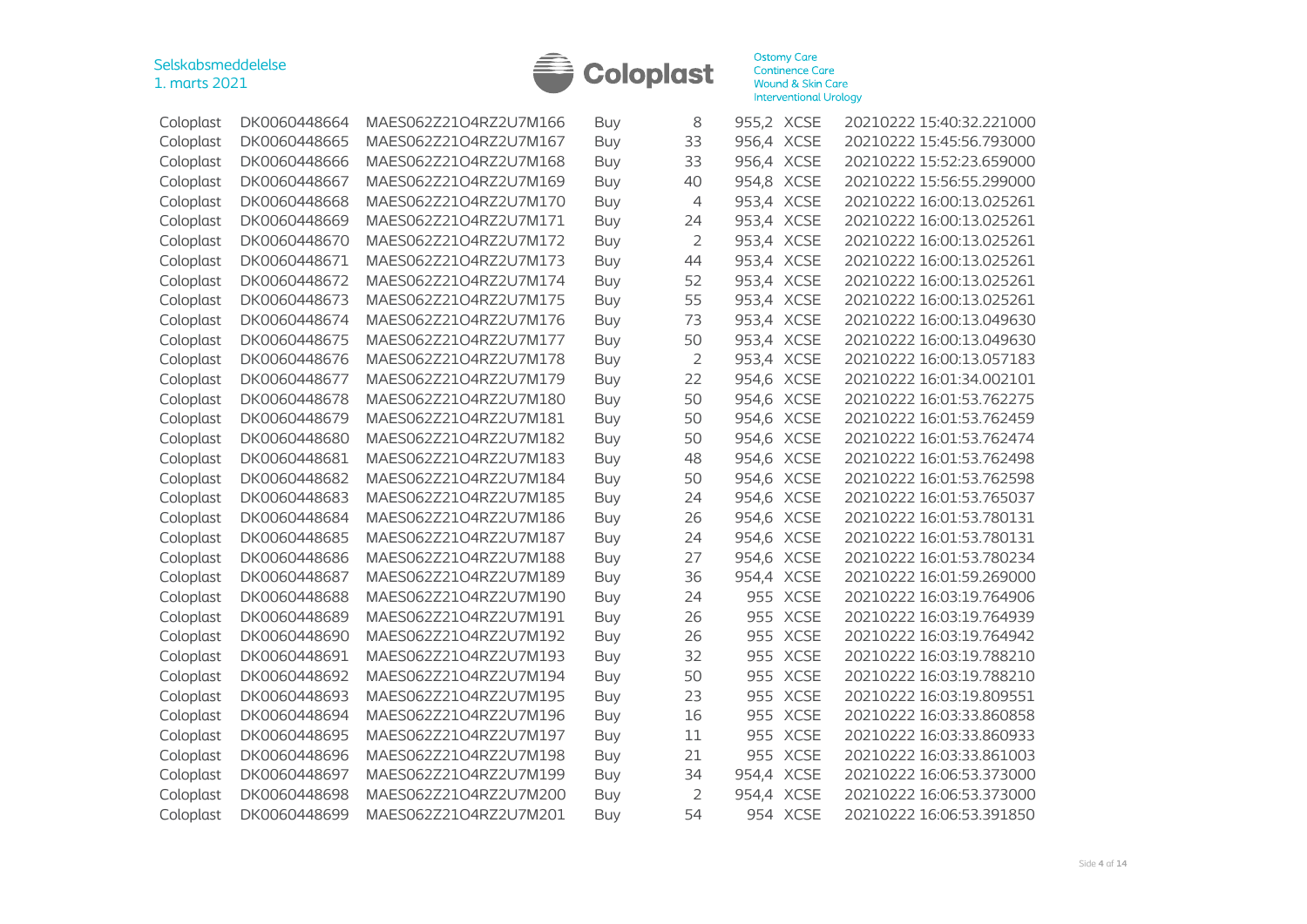

| Coloplast | DK0060448700 | MAES062Z21O4RZ2U7M202 | Buy        | 146            | 954        | <b>XCSE</b> | 20210222 16:06:53.391877 |
|-----------|--------------|-----------------------|------------|----------------|------------|-------------|--------------------------|
| Coloplast | DK0060448701 | MAES062Z21O4RZ2U7M203 | Buy        | 22             | 953        | <b>XCSE</b> | 20210222 16:08:10.504203 |
| Coloplast | DK0060448702 | MAES062Z21O4RZ2U7M204 | Buy        | 28             | 953        | <b>XCSE</b> | 20210222 16:08:27.235482 |
| Coloplast | DK0060448703 | MAES062Z21O4RZ2U7M205 | <b>Buy</b> | 13             | 953,4      | <b>XCSE</b> | 20210222 16:11:50.134000 |
| Coloplast | DK0060448704 | MAES062Z21O4RZ2U7M206 | <b>Buy</b> | 23             | 953,4      | <b>XCSE</b> | 20210222 16:11:50.134000 |
| Coloplast | DK0060448705 | MAES062Z21O4RZ2U7M207 | <b>Buy</b> | 50             | 953        | <b>XCSE</b> | 20210222 16:13:11.963829 |
| Coloplast | DK0060448706 | MAES062Z21O4RZ2U7M208 | <b>Buy</b> | 11             | 953        | <b>XCSE</b> | 20210222 16:13:11.963868 |
| Coloplast | DK0060448707 | MAES062Z21O4RZ2U7M209 | <b>Buy</b> | 11             | 953        | <b>XCSE</b> | 20210222 16:13:11.963948 |
| Coloplast | DK0060448708 | MAES062Z21O4RZ2U7M210 | <b>Buy</b> | 39             | 953        | <b>XCSE</b> | 20210222 16:13:11.963978 |
| Coloplast | DK0060448709 | MAES062Z21O4RZ2U7M211 | <b>Buy</b> | 16             | 953        | <b>XCSE</b> | 20210222 16:13:11.964008 |
| Coloplast | DK0060448710 | MAES062Z21O4RZ2U7M212 | Buy        | 38             | 953        | <b>XCSE</b> | 20210222 16:13:55.027479 |
| Coloplast | DK0060448711 | MAES062Z21O4RZ2U7M213 | Buy        | 12             | 953        | <b>XCSE</b> | 20210222 16:13:55.027504 |
| Coloplast | DK0060448712 | MAES062Z21O4RZ2U7M214 | <b>Buy</b> | 44             | 953        | <b>XCSE</b> | 20210222 16:14:57.895257 |
| Coloplast | DK0060448713 | MAES062Z21O4RZ2U7M215 | Buy        | 6              | 953        | <b>XCSE</b> | 20210222 16:15:33.848188 |
| Coloplast | DK0060448714 | MAES062Z21O4RZ2U7M216 | <b>Buy</b> | 24             | 953,4      | <b>XCSE</b> | 20210222 16:17:05.925000 |
| Coloplast | DK0060448715 | MAES062Z21O4RZ2U7M217 | <b>Buy</b> | 9              | 953,4      | <b>XCSE</b> | 20210222 16:17:05.925000 |
| Coloplast | DK0060448716 | MAES062Z21O4RZ2U7M218 | <b>Buy</b> | 30             | 953        | <b>XCSE</b> | 20210222 16:17:07.806729 |
| Coloplast | DK0060448717 | MAES062Z21O4RZ2U7M219 | <b>Buy</b> | $\overline{7}$ | 953        | <b>XCSE</b> | 20210222 16:17:07.806761 |
| Coloplast | DK0060448718 | MAES062Z21O4RZ2U7M220 | <b>Buy</b> | 13             | 953        | <b>XCSE</b> | 20210222 16:17:07.806766 |
| Coloplast | DK0060448719 | MAES062Z21O4RZ2U7M221 | <b>Buy</b> | 7              | 953        | <b>XCSE</b> | 20210222 16:17:07.806766 |
| Coloplast | DK0060448720 | MAES062Z21O4RZ2U7M222 | <b>Buy</b> | 50             | 953        | <b>XCSE</b> | 20210222 16:17:07.806773 |
| Coloplast | DK0060448721 | MAES062Z21O4RZ2U7M223 | <b>Buy</b> | 16             | 953        | <b>XCSE</b> | 20210222 16:17:07.806786 |
| Coloplast | DK0060448722 | MAES062Z21O4RZ2U7M224 | <b>Buy</b> | 18             | 952,8      | <b>XCSE</b> | 20210222 16:17:54.103772 |
| Coloplast | DK0060448723 | MAES062Z21O4RZ2U7M225 | <b>Buy</b> | 37             | 952,8      | <b>XCSE</b> | 20210222 16:17:54.103772 |
| Coloplast | DK0060448724 | MAES062Z21O4RZ2U7M226 | <b>Buy</b> | 6              | 952,8      | <b>XCSE</b> | 20210222 16:17:54.103772 |
| Coloplast | DK0060448725 | MAES062Z21O4RZ2U7M227 | <b>Buy</b> | 50             | 952,8      | <b>XCSE</b> | 20210222 16:23:43.427369 |
| Coloplast | DK0060448726 | MAES062Z21O4RZ2U7M228 | <b>Buy</b> | 83             | 952,8      | <b>XCSE</b> | 20210222 16:23:43.427391 |
| Coloplast | DK0060448727 | MAES062Z21O4RZ2U7M229 | <b>Buy</b> | $\overline{7}$ | 952,4      | <b>XCSE</b> | 20210222 16:31:36.952895 |
| Coloplast | DK0060448728 | MAES062Z21O4RZ2U7M230 | <b>Buy</b> | 94             | 952,4      | <b>XCSE</b> | 20210222 16:31:36.952927 |
| Coloplast | DK0060448729 | MAES062Z21O4RZ2U7M231 | <b>Buy</b> | $\overline{2}$ | 951,6      | <b>XCSE</b> | 20210222 16:34:36.699340 |
| Coloplast | DK0060448730 | MAES062Z21O4RZ2U7M232 | <b>Buy</b> | 93             | 951,6      | <b>XCSE</b> | 20210222 16:34:36.699386 |
| Coloplast | DK0060448731 | MAES062Z21O4RZ2U7M233 | <b>Buy</b> | 5              | 951,6      | <b>XCSE</b> | 20210222 16:34:36.699440 |
| Coloplast | DK0060448732 | MAES062Z21O4RZ2U7M234 | <b>Buy</b> | 24             |            | 952 XCSE    | 20210222 16:37:38.708357 |
| Coloplast | DK0060448733 | MAES062Z21O4RZ2U7M235 | Buy        | 17             |            | 952 XCSE    | 20210222 16:37:38.725686 |
| Coloplast | DK0060448734 | MAES062Z21O4RZ2U7M236 | Buy        | 59             |            | 952 XCSE    | 20210222 16:37:38.725720 |
| Coloplast | DK0060448735 | MAES062Z21O4RZ2U7M237 | <b>Buy</b> | 100            | 951,8 XCSE |             | 20210222 16:37:43.415998 |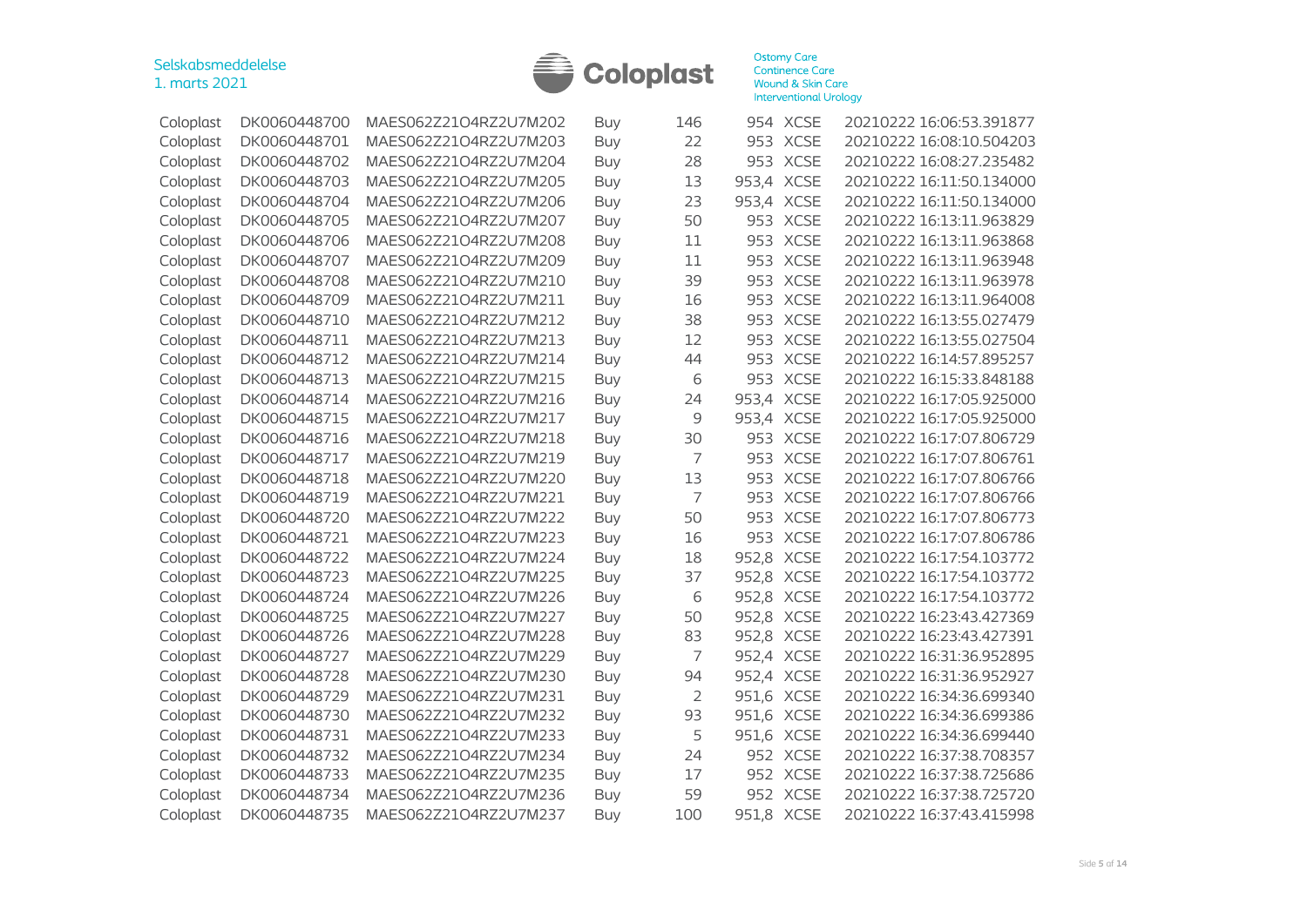

| Coloplast | DK0060448736 | MAES062Z21O4RZ2U7M238 | <b>Buy</b> | 50             | 951,6 XCSE |             | 20210222 16:41:06.137471 |
|-----------|--------------|-----------------------|------------|----------------|------------|-------------|--------------------------|
| Coloplast | DK0060448737 | MAES062Z21O4RZ2U7M239 | <b>Buy</b> | 50             | 951,6 XCSE |             | 20210222 16:41:06.139276 |
| Coloplast | DK0060448738 | MAES062Z21O4RZ2U7M240 | <b>Buy</b> | 25             | 951,6      | <b>XCSE</b> | 20210222 16:41:06.158306 |
| Coloplast | DK0060448739 | MAES062Z21O4RZ2U7M241 | Buy        | 25             | 951,6      | <b>XCSE</b> | 20210222 16:41:06.158336 |
| Coloplast | DK0060448740 | MAES062Z21O4RZ2U7M242 | <b>Buy</b> | 25             | 951,6 XCSE |             | 20210222 16:41:06.178086 |
| Coloplast | DK0060448741 | MAES062Z21O4RZ2U7M243 | <b>Buy</b> | $\overline{2}$ | 951,6 XCSE |             | 20210222 16:41:25.255808 |
| Coloplast | DK0060448742 | MAES062Z21O4RZ2U7M244 | <b>Buy</b> | 25             | 951,6 XCSE |             | 20210222 16:41:25.255808 |
| Coloplast | DK0060448743 | MAES062Z21O4RZ2U7M245 | <b>Buy</b> | 50             | 951,6 XCSE |             | 20210222 16:41:25.282836 |
| Coloplast | DK0060448744 | MAES062Z21O4RZ2U7M246 | <b>Buy</b> | $\overline{2}$ | 951,6 XCSE |             | 20210222 16:42:31.168395 |
| Coloplast | DK0060448745 | MAES062Z21O4RZ2U7M247 | <b>Buy</b> | 48             | 951,6 XCSE |             | 20210222 16:42:31.168425 |
| Coloplast | DK0060448746 | MAES062Z21O4RZ2U7M248 | <b>Buy</b> | 56             | 951,6 XCSE |             | 20210222 16:42:31.168428 |
| Coloplast | DK0060448747 | MAES062Z21O4RZ2U7M249 | <b>Buy</b> | 70             | 951,6 XCSE |             | 20210222 16:42:31.168454 |
| Coloplast | DK0060448748 | MAES062Z21O4RZ2U7M250 | Buy        | 50             | 951,6      | <b>XCSE</b> | 20210222 16:42:31.168562 |
| Coloplast | DK0060448749 | MAES062Z21O4RZ2U7M251 | <b>Buy</b> | 22             | 951,6      | <b>XCSE</b> | 20210222 16:42:31.189458 |
| Coloplast | DK0060448750 | MAES062Z21O4RZ2U7M252 | <b>Buy</b> | 50             | 951        | <b>XCSE</b> | 20210222 16:43:08.645439 |
| Coloplast | DK0060448751 | MAES062Z21O4RZ2U7M253 | <b>Buy</b> | 50             | 951        | <b>XCSE</b> | 20210222 16:43:08.645503 |
| Coloplast | DK0060448752 | MAES062Z21O4RZ2U7M254 | <b>Buy</b> | 31             | 951        | <b>XCSE</b> | 20210222 16:43:08.665451 |
| Coloplast | DK0060448753 | MAES062Z21O4RZ2U7M255 | <b>Buy</b> | 19             | 951        | <b>XCSE</b> | 20210222 16:43:08.665481 |
| Coloplast | DK0060448754 | MAES062Z21O4RZ2U7M256 | <b>Buy</b> | 21             | 951        | <b>XCSE</b> | 20210222 16:43:08.668189 |
| Coloplast | DK0060448755 | MAES062Z21O4RZ2U7M257 | <b>Buy</b> | 50             |            | 951 XCSE    | 20210222 16:43:08.668189 |
| Coloplast | DK0060448756 | MAES062Z21O4RZ2U7M258 | <b>Buy</b> | 1              | 951        | <b>XCSE</b> | 20210222 16:43:08.671726 |
| Coloplast | DK0060448757 | MAES062Z21O4RZ2U7M259 | <b>Buy</b> | 15             | 951        | <b>XCSE</b> | 20210222 16:43:08.689253 |
| Coloplast | DK0060448758 | MAES062Z21O4RZ2U7M260 | <b>Buy</b> | $\overline{4}$ | 951        | <b>XCSE</b> | 20210222 16:43:35.186237 |
| Coloplast | DK0060448759 | MAES062Z21O4RZ2U7M261 | <b>Buy</b> | 30             | 951        | <b>XCSE</b> | 20210222 16:43:35.186267 |
| Coloplast | DK0060448760 | MAES062Z21O4RZ2U7M262 | <b>Buy</b> | 15             | 951        | <b>XCSE</b> | 20210222 16:43:35.186286 |
| Coloplast | DK0060448761 | MAES062Z21O4RZ2U7M263 | <b>Buy</b> | 50             | 951        | <b>XCSE</b> | 20210222 16:45:20.996680 |
| Coloplast | DK0060448762 | MAES062Z21O4RZ2U7M264 | <b>Buy</b> | 19             | 951        | <b>XCSE</b> | 20210222 16:45:20.998307 |
| Coloplast | DK0060448763 | MAES062Z21O4RZ2U7M265 | <b>Buy</b> | 50             | 951        | <b>XCSE</b> | 20210222 16:45:20.998307 |
| Coloplast | DK0060448764 | MAES062Z21O4RZ2U7M266 | <b>Buy</b> | 24             | 951        | <b>XCSE</b> | 20210222 16:45:20.998599 |
| Coloplast | DK0060448765 | MAES062Z21O4RZ2U7M267 | <b>Buy</b> | 74             | 951        | <b>XCSE</b> | 20210222 16:45:21.019805 |
| Coloplast | DK0060448766 | MAES062Z21O4RZ2U7M268 | Buy        | 26             | 951        | <b>XCSE</b> | 20210222 16:45:21.019805 |
| Coloplast | DK0060448767 | MAES062Z21O4RZ2U7M269 | <b>Buy</b> | 6              |            | 951 XCSE    | 20210222 16:45:21.073084 |
| Coloplast | DK0060448768 | MAES062Z21O4RZ2U7M270 | <b>Buy</b> | 12             |            | 951 XCSE    | 20210222 16:45:21.088153 |
| Coloplast | DK0060448769 | MAES062Z21O4RZ2U7M271 | <b>Buy</b> | 9              |            | 951 XCSE    | 20210222 16:45:21.125110 |
| Coloplast | DK0060448770 | MAES062Z21O4RZ2U7M272 | <b>Buy</b> | 33             | 951        | <b>XCSE</b> | 20210222 16:45:22.258947 |
| Coloplast | DK0060448771 | MAES062Z21O4RZ2U7M273 | Buy        | 23             |            | 951 XCSE    | 20210222 16:45:22.258947 |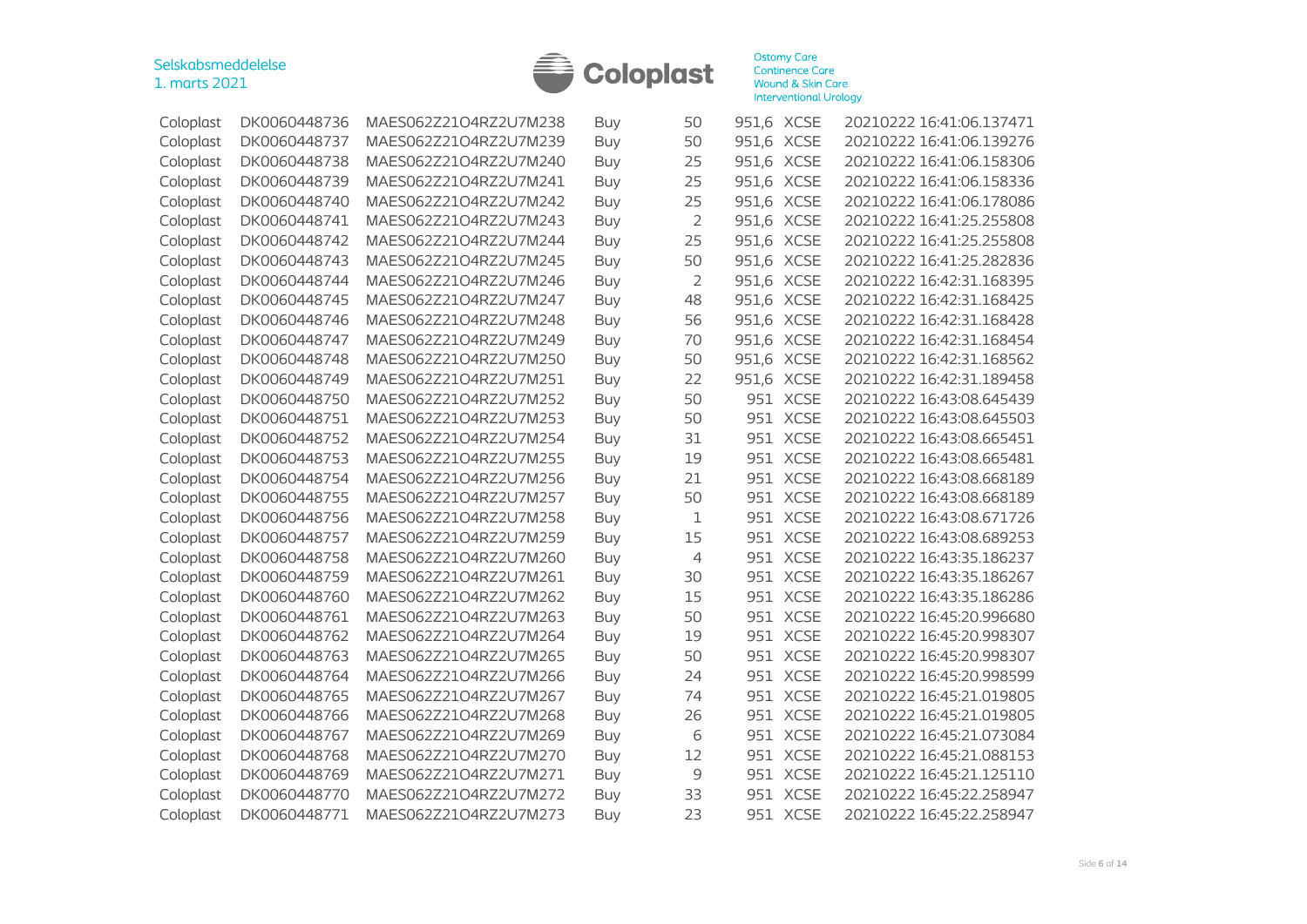

| Coloplast | DK0060448772 | MAES062Z21O4RZ2U7M274 | Buy        | 50          |            | 951 XCSE    | 20210222 16:45:22.262445 |
|-----------|--------------|-----------------------|------------|-------------|------------|-------------|--------------------------|
| Coloplast | DK0060448773 | MAES062Z21O4RZ2U7M275 | Buy        | 23          | 951        | <b>XCSE</b> | 20210222 16:45:22.922778 |
| Coloplast | DK0060448774 | MAES062Z21O4RZ2U7M276 | Buy        | 50          | 951        | <b>XCSE</b> | 20210222 16:45:22.922778 |
| Coloplast | DK0060448775 | MAES062Z21O4RZ2U7M277 | Buy        | 50          |            | 951 XCSE    | 20210222 16:45:22.922822 |
| Coloplast | DK0060448776 | MAES062Z21O4RZ2U7M278 | Buy        | 60          | 951        | <b>XCSE</b> | 20210222 16:45:22.922826 |
| Coloplast | DK0060448777 | MAES062Z21O4RZ2U7M279 | <b>Buy</b> | 50          | 951        | <b>XCSE</b> | 20210222 16:45:22.926272 |
| Coloplast | DK0060448778 | MAES062Z21O4RZ2U7M280 | <b>Buy</b> | 55          | 951        | <b>XCSE</b> | 20210222 16:45:22.926316 |
| Coloplast | DK0060448779 | MAES062Z21O4RZ2U7M281 | <b>Buy</b> | 5           | 951        | <b>XCSE</b> | 20210222 16:45:22.926336 |
| Coloplast | DK0060448780 | MAES062Z21O4RZ2U7M282 | <b>Buy</b> | 45          | 951        | <b>XCSE</b> | 20210222 16:45:22.926359 |
| Coloplast | DK0060448781 | MAES062Z21O4RZ2U7M283 | <b>Buy</b> | 32          | 950,2      | <b>XCSE</b> | 20210222 16:48:32.701347 |
| Coloplast | DK0060448782 | MAES062Z21O4RZ2U7M284 | <b>Buy</b> | 18          | 950,2      | <b>XCSE</b> | 20210222 16:48:32.701377 |
| Coloplast | DK0060448783 | MAES062Z21O4RZ2U7M285 | <b>Buy</b> | 50          | 950,2      | <b>XCSE</b> | 20210222 16:49:24.183081 |
| Coloplast | DK0060448784 | MAES062Z21O4RZ2U7M286 | <b>Buy</b> | 60          | 950,2      | <b>XCSE</b> | 20210222 16:49:24.183138 |
| Coloplast | DK0060448785 | MAES062Z21O4RZ2U7M287 | <b>Buy</b> | 12          | 950,2      | <b>XCSE</b> | 20210222 16:49:24.183195 |
| Coloplast | DK0060448786 | MAES062Z21O4RZ2U7M288 | <b>Buy</b> | 38          | 950,2      | <b>XCSE</b> | 20210222 16:49:24.183590 |
| Coloplast | DK0060448787 | MAES062Z21O4RZ2U7M289 | Buy        | 50          | 950,2      | <b>XCSE</b> | 20210222 16:49:24.183678 |
| Coloplast | DK0060448788 | MAES062Z21O4RZ2U7M290 | Buy        | 50          | 950,2      | <b>XCSE</b> | 20210222 16:49:24.183765 |
| Coloplast | DK0060448789 | MAES062Z21O4RZ2U7M291 | Buy        | 40          | 950,2 XCSE |             | 20210222 16:49:24.183854 |
| Coloplast | DK0060448790 | MAES062Z21O4RZ2U7M292 | Buy        | 10          | 950,2      | <b>XCSE</b> | 20210222 16:49:24.183884 |
| Coloplast | DK0060448791 | MAES062Z21O4RZ2U7M293 | <b>Buy</b> | 9           | 950,2      | <b>XCSE</b> | 20210222 16:49:24.518270 |
| Coloplast | DK0060448792 | MAES062Z21O4RZ2U7M294 | <b>Buy</b> | 41          | 950,2      | <b>XCSE</b> | 20210222 16:49:25.096089 |
| Coloplast | DK0060448793 | MAES062Z21O4RZ2U7M295 | <b>Buy</b> | 90          | 950,2      | <b>XCSE</b> | 20210222 16:49:25.096089 |
| Coloplast | DK0060448794 | MAES062Z21O4RZ2U7M296 | <b>Buy</b> | 19          | 949        | <b>XCSE</b> | 20210222 16:50:47.750918 |
| Coloplast | DK0060448795 | MAES062Z21O4RZ2U7M297 | <b>Buy</b> | $\mathbf 1$ | 949        | <b>XCSE</b> | 20210222 16:50:54.722301 |
| Coloplast | DK0060448796 | MAES062Z21O4RZ2U7M298 | <b>Buy</b> | 23          | 949        | <b>XCSE</b> | 20210222 16:50:54.722328 |
| Coloplast | DK0060448797 | MAES062Z21O4RZ2U7M299 | <b>Buy</b> | 4           | 949        | <b>XCSE</b> | 20210222 16:50:56.568238 |
| Coloplast | DK0060448798 | MAES062Z21O4RZ2U7M300 | <b>Buy</b> | 3           | 949        | <b>XCSE</b> | 20210222 16:50:56.568641 |
| Coloplast | DK0060448799 | MAES062Z21O4RZ2U7M301 | <b>Buy</b> | 50          | 949        | <b>XCSE</b> | 20210222 16:51:16.058775 |
| Coloplast | DK0060448800 | MAES062Z21O4RZ2U7M302 | <b>Buy</b> | 14          | 949        | <b>XCSE</b> | 20210222 16:51:16.058775 |
| Coloplast | DK0060448801 | MAES062Z21O4RZ2U7M303 | <b>Buy</b> | 12          | 949        | <b>XCSE</b> | 20210222 16:51:16.072003 |
| Coloplast | DK0060448802 | MAES062Z21O4RZ2U7M304 | <b>Buy</b> | 244         | 949        | <b>XCSE</b> | 20210222 16:52:07.594886 |
| Coloplast | DK0060448803 | MAES062Z21O4RZ2U7M305 | Buy        | 38          | 949        | <b>XCSE</b> | 20210222 16:52:07.594886 |
| Coloplast | DK0060448804 | MAES062Z21O4RZ2U7M306 | Buy        | 8           | 949        | <b>XCSE</b> | 20210222 16:52:07.609911 |
| Coloplast | DK0060448805 | MAES062Z21O4RZ2U7M307 | Buy        | 50          | 949        | <b>XCSE</b> | 20210222 16:52:07.609911 |
| Coloplast | DK0060448806 | MAES062Z21O4RZ2U7M308 | <b>Buy</b> | $\mathbf 1$ | 949        | <b>XCSE</b> | 20210222 16:52:07.968366 |
| Coloplast | DK0060448807 | MAES062Z21O4RZ2U7M309 | Buy        | 50          | 949        | <b>XCSE</b> | 20210222 16:52:07.968366 |
|           |              |                       |            |             |            |             |                          |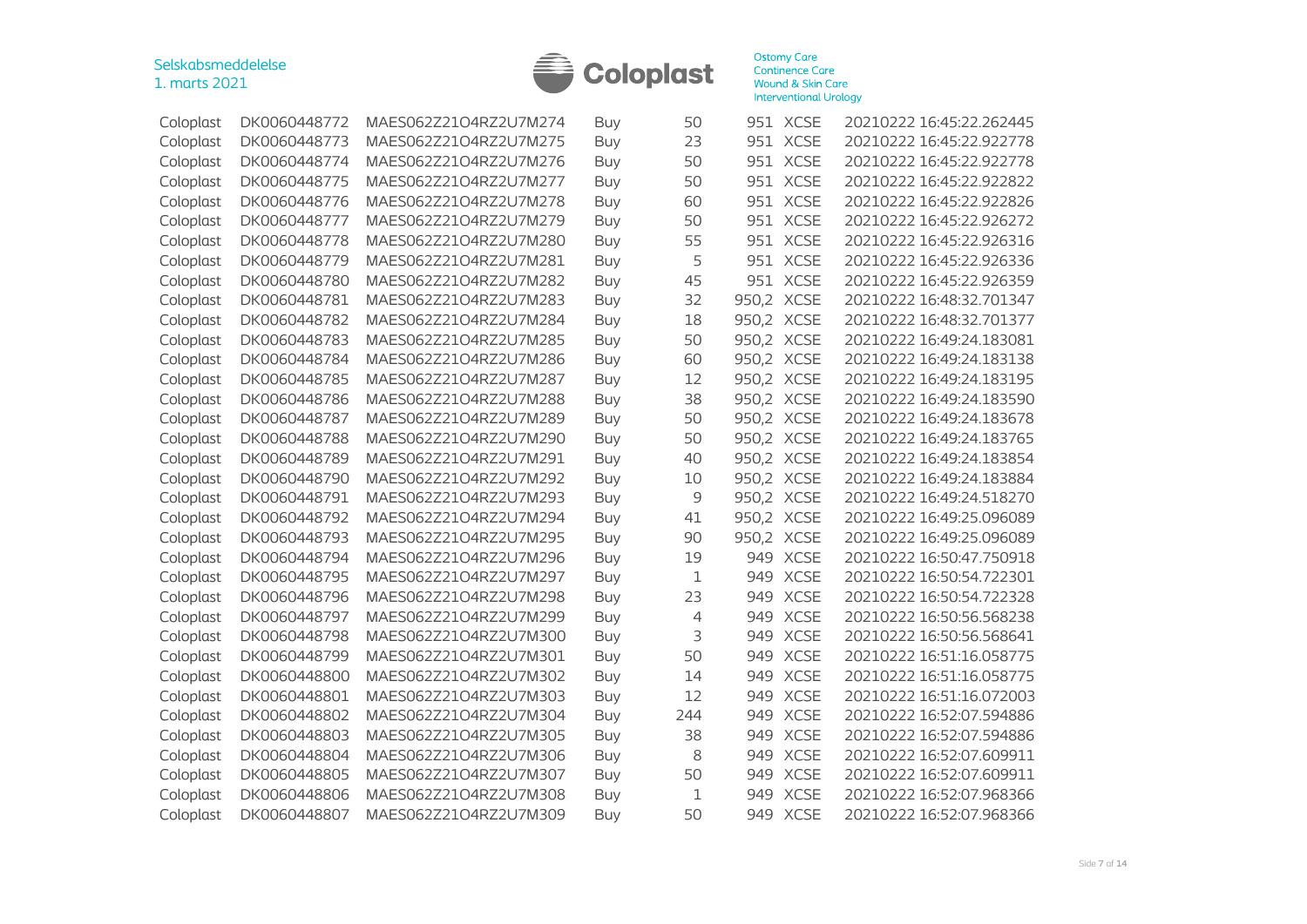| 1. marts 2021 | Selskabsmeddelelse<br><b>Coloplast</b> |                       |            | <b>Ostomy Care</b><br><b>Continence Care</b><br><b>Wound &amp; Skin Care</b><br><b>Interventional Urology</b> |            |             |                          |
|---------------|----------------------------------------|-----------------------|------------|---------------------------------------------------------------------------------------------------------------|------------|-------------|--------------------------|
| Coloplast     | DK0060448808                           | MAES062Z21O4RZ2U7M310 | Buy        | 50                                                                                                            |            | 949 XCSE    | 20210222 16:52:22.661971 |
| Coloplast     | DK0060448809                           | MAES062Z21O4RZ2U7M311 | Buy        | 39                                                                                                            | 949        | <b>XCSE</b> | 20210222 16:52:22.661971 |
| Coloplast     | DK0060448810                           | MAES062Z21O4RZ2U7M312 | Buy        | 50                                                                                                            | 949        | XCSE        | 20210222 16:52:22.683126 |
| Coloplast     | DK0060448811                           | MAES062Z21O4RZ2U7M313 | Buy        | 123                                                                                                           |            | 949 XCSE    | 20210222 16:52:22.683126 |
| Coloplast     | DK0060448812                           | MAES062Z21O4RZ2U7M314 | Buy        | 8                                                                                                             |            | 949 XCSE    | 20210222 16:52:22.683627 |
| Coloplast     | DK0060448813                           | MAES062Z21O4RZ2U7M315 | Buy        | 39                                                                                                            |            | 949 XCSE    | 20210222 16:52:23.018004 |
| Coloplast     | DK0060448814                           | MAES062Z21O4RZ2U7M316 | Buy        | 3                                                                                                             | 949        | <b>XCSE</b> | 20210222 16:52:24.302431 |
| Coloplast     | DK0060448815                           | MAES062Z21O4RZ2U7M317 | Buy        | 50                                                                                                            | 949        | <b>XCSE</b> | 20210222 16:52:24.302543 |
| Coloplast     | DK0060448816                           | MAES062Z21O4RZ2U7M318 | Buy        | 25                                                                                                            | 949        | <b>XCSE</b> | 20210222 16:52:24.323617 |
| Coloplast     | DK0060448817                           | MAES062Z21O4RZ2U7M319 | Buy        | 25                                                                                                            | 949        | <b>XCSE</b> | 20210222 16:52:24.323646 |
| Coloplast     | DK0060448818                           | MAES062Z21O4RZ2U7M320 | Buy        | 12                                                                                                            | 949        | <b>XCSE</b> | 20210222 16:52:24.348914 |
| Coloplast     | DK0060448819                           | MAES062Z21O4RZ2U7M321 | Buy        | 50                                                                                                            | 949        | <b>XCSE</b> | 20210222 16:52:24.348914 |
| Coloplast     | DK0060448820                           | MAES062Z21O4RZ2U7M322 | Buy        | 9                                                                                                             | 949        | <b>XCSE</b> | 20210222 16:52:25.548892 |
| Coloplast     | DK0060448821                           | MAES062Z21O4RZ2U7M323 | <b>Buy</b> | 50                                                                                                            | 947,4 XCSE |             | 20210222 16:59:39.517897 |
| Coloplast     | DK0060448822                           | MAES062Z21O4RZ2U7M324 | Buy        | 950                                                                                                           | 947,4 XCSE |             | 20210222 16:59:39.517897 |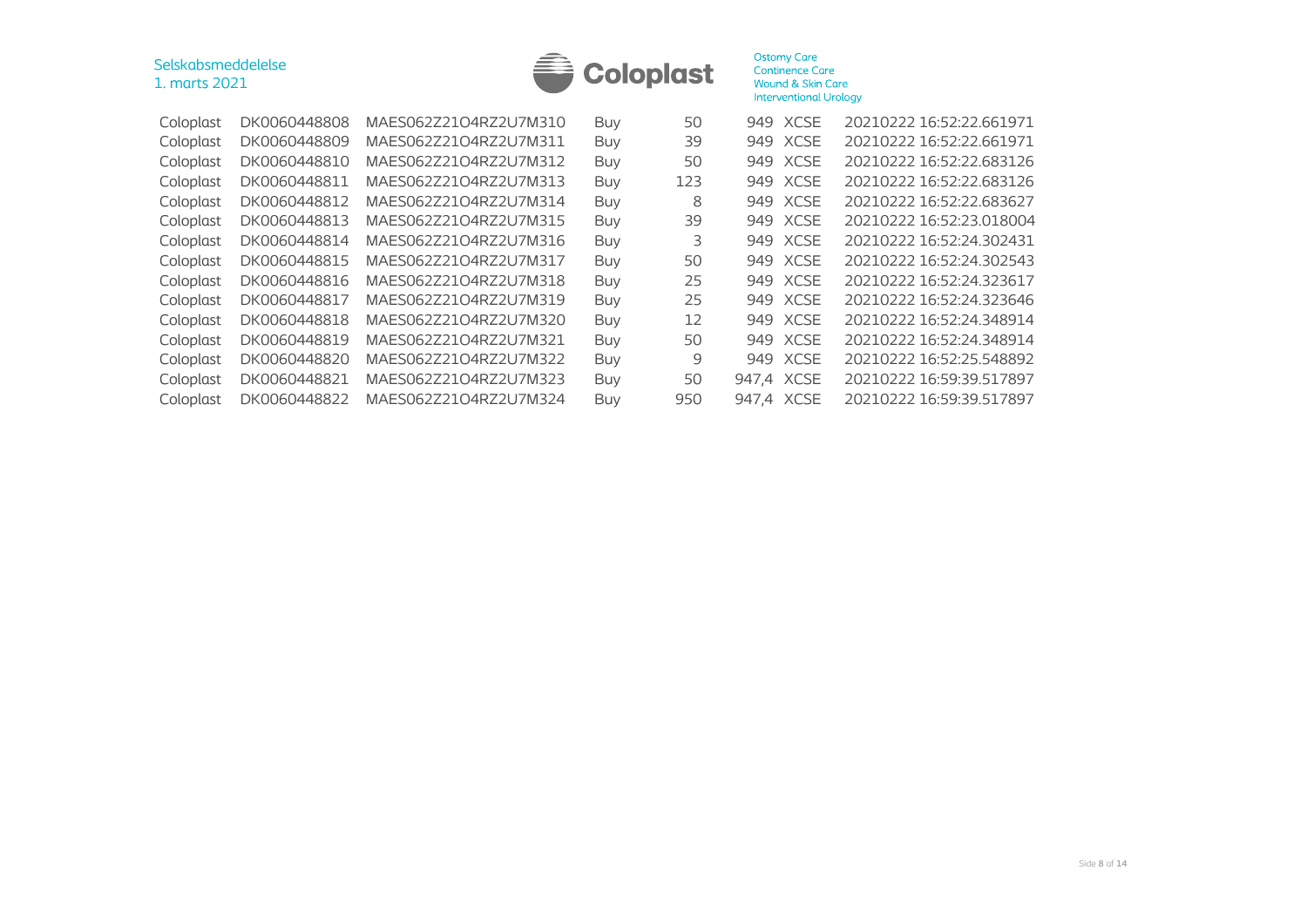

**Handelsdato 23-02-2021 Antal aktier 500**

| <b>Share</b> | <b>ISIN</b>  | Lei-code              | Buy/Sell Volume |    | Price | Venue       | Date & Time CET          |
|--------------|--------------|-----------------------|-----------------|----|-------|-------------|--------------------------|
| Coloplast    | DK0060448598 | MAES062Z21O4RZ2U7M100 | <b>Buy</b>      | 3  | 948,8 | <b>XCSE</b> | 20210223 9:02:09.582000  |
| Coloplast    | DK0060448599 | MAES062Z21O4RZ2U7M101 | Buy             | 34 |       | 946,4 XCSE  | 20210223 9:16:15.955000  |
| Coloplast    | DK0060448600 | MAES062Z21O4RZ2U7M102 | <b>Buy</b>      | 34 |       | 937,2 XCSE  | 20210223 9:42:01.791000  |
| Coloplast    | DK0060448601 | MAES062Z21O4RZ2U7M103 | <b>Buy</b>      | 15 |       | 930,4 XCSE  | 20210223 10:11:37.812661 |
| Coloplast    | DK0060448602 | MAES062Z21O4RZ2U7M104 | <b>Buy</b>      | 5  |       | 930,4 XCSE  | 20210223 10:11:37.812695 |
| Coloplast    | DK0060448603 | MAES062Z21O4RZ2U7M105 | Buy             | 38 |       | 930 XCSE    | 20210223 10:14:22.933000 |
| Coloplast    | DK0060448604 | MAES062Z21O4RZ2U7M106 | Buy             | 14 |       | 932,8 XCSE  | 20210223 11:10:25.325000 |
| Coloplast    | DK0060448605 | MAES062Z21O4RZ2U7M107 | <b>Buy</b>      | 19 |       | 932,8 XCSE  | 20210223 11:10:25.325000 |
| Coloplast    | DK0060448606 | MAES062Z21O4RZ2U7M108 | <b>Buy</b>      | 33 |       | 935,4 XCSE  | 20210223 11:49:38.963000 |
| Coloplast    | DK0060448607 | MAES062Z21O4RZ2U7M109 | <b>Buy</b>      | 33 |       | 936 XCSE    | 20210223 12:29:45.054000 |
| Coloplast    | DK0060448608 | MAES062Z21O4RZ2U7M110 | Buy             | 33 |       | 935,2 XCSE  | 20210223 13:10:43.150000 |
| Coloplast    | DK0060448609 | MAES062Z21O4RZ2U7M111 | <b>Buy</b>      | 36 |       | 937,4 XCSE  | 20210223 13:51:22.101000 |
| Coloplast    | DK0060448610 | MAES062Z21O4RZ2U7M112 | <b>Buy</b>      | 3  |       | 937,4 XCSE  | 20210223 14:21:48.860000 |
| Coloplast    | DK0060448611 | MAES062Z21O4RZ2U7M113 | <b>Buy</b>      | 22 |       | 936,4 XCSE  | 20210223 14:51:06.259000 |
| Coloplast    | DK0060448612 | MAES062Z21O4RZ2U7M114 | <b>Buy</b>      | 13 |       | 936,4 XCSE  | 20210223 14:51:06.259000 |
| Coloplast    | DK0060448613 | MAES062Z21O4RZ2U7M115 | <b>Buy</b>      | 33 | 935   | <b>XCSE</b> | 20210223 15:19:27.970000 |
| Coloplast    | DK0060448614 | MAES062Z21O4RZ2U7M116 | <b>Buy</b>      | 34 |       | 934,4 XCSE  | 20210223 15:39:40.319000 |
| Coloplast    | DK0060448615 | MAES062Z21O4RZ2U7M117 | <b>Buy</b>      | 35 |       | 933,4 XCSE  | 20210223 15:58:38.869000 |
| Coloplast    | DK0060448616 | MAES062Z21O4RZ2U7M118 | <b>Buy</b>      | 33 |       | 935 XCSE    | 20210223 16:19:37.210000 |
| Coloplast    | DK0060448617 | MAES062Z21O4RZ2U7M119 | Buy             | 30 |       | 935,8 XCSE  | 20210223 16:38:19.270863 |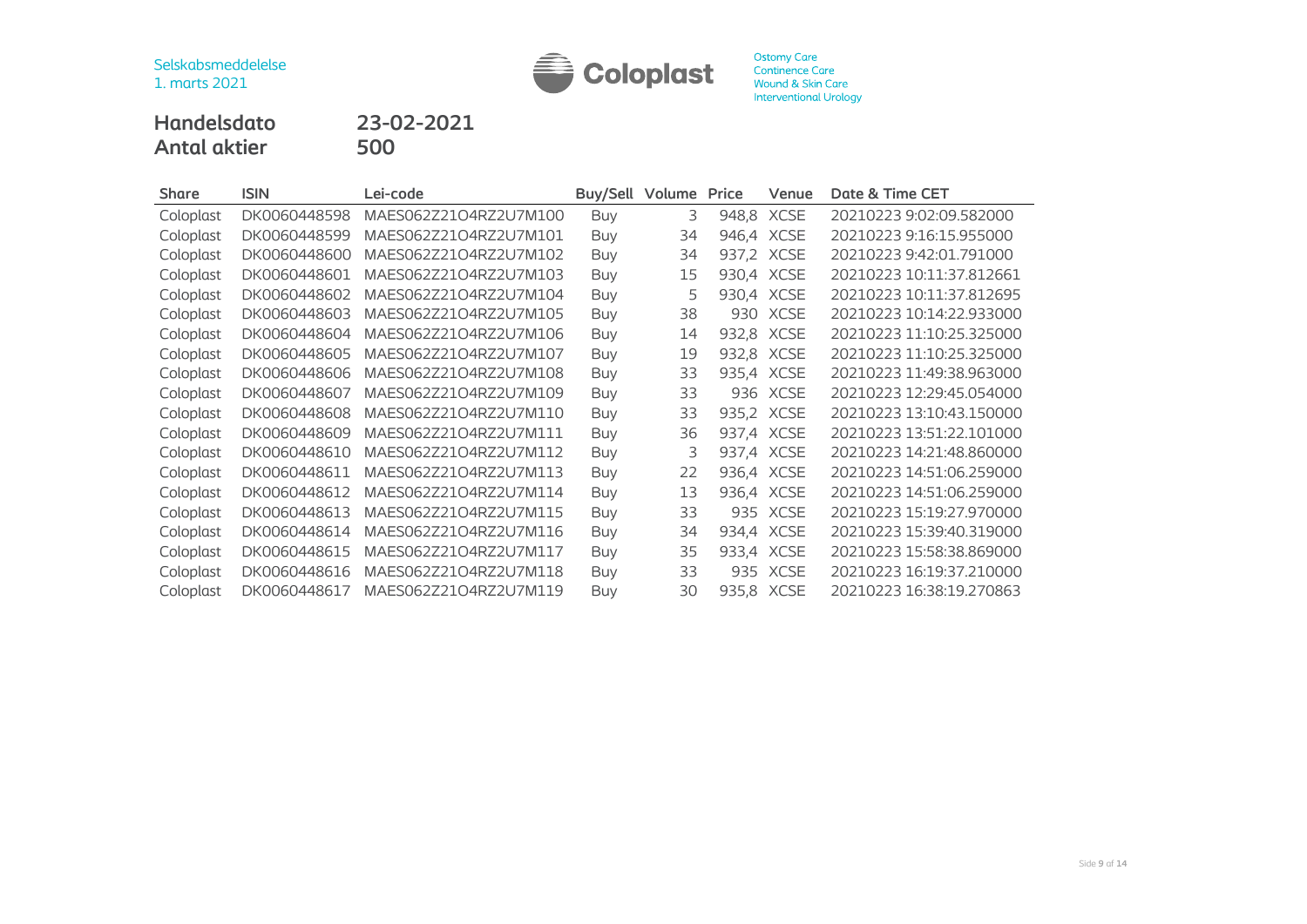

**Handelsdato 24-02-2021 Antal aktier 600**

| <b>Share</b> | <b>ISIN</b>  | Lei-code                           | Buy/Sell   | Volume | Price      | Venue      | Date & Time CET          |
|--------------|--------------|------------------------------------|------------|--------|------------|------------|--------------------------|
| Coloplast    | DK0060448599 | MAES062Z21O4RZ2U7M101              | <b>Buy</b> | 3      | 933,8 XCSE |            | 20210224 9:02:27.356000  |
| Coloplast    | DK0060448600 | MAES062Z21O4RZ2U7M102              | Buy        | 32     | 940,4 XCSE |            | 20210224 9:20:44.677000  |
| Coloplast    | DK0060448601 | MAES062Z21O4RZ2U7M103              | Buy        | 32     | 938,2 XCSE |            | 20210224 9:50:07.271000  |
| Coloplast    | DK0060448602 | MAES062Z21O4RZ2U7M104              | Buy        | 32     | 937,4 XCSE |            | 20210224 10:21:08.391000 |
| Coloplast    | DK0060448603 | MAES062Z21O4RZ2U7M105              | Buy        | 32     | 938,2 XCSE |            | 20210224 10:56:50.265000 |
| Coloplast    | DK0060448604 | MAES062Z21O4RZ2U7M106              | Buy        | 33     |            | 940 XCSE   | 20210224 11:43:56.868000 |
| Coloplast    | DK0060448605 | MAES062Z21O4RZ2U7M107              | Buy        | 32     | 937,6 XCSE |            | 20210224 12:33:44.498000 |
| Coloplast    | DK0060448606 | MAES062Z21O4RZ2U7M108              | Buy        | 32     | 937,6 XCSE |            | 20210224 13:22:50.899000 |
| Coloplast    | DK0060448607 | MAES062Z21O4RZ2U7M109              | Buy        | 36     | 939,2 XCSE |            | 20210224 14:13:44.924000 |
| Coloplast    | DK0060448608 | MAES062Z21O4RZ2U7M110              | Buy        | 32     |            | 936,6 XCSE | 20210224 14:55:58.640000 |
| Coloplast    | DK0060448609 | MAES062Z21O4RZ2U7M111              | Buy        | 34     | 936,4 XCSE |            | 20210224 15:31:05.178000 |
| Coloplast    | DK0060448610 | MAES062Z21O4RZ2U7M112              | <b>Buy</b> | 34     | 937,4 XCSE |            | 20210224 15:59:11.244000 |
| Coloplast    | DK0060448611 | MAES062Z21O4RZ2U7M113              | <b>Buy</b> | 36     | 935,8 XCSE |            | 20210224 16:32:39.421326 |
| Coloplast    | DK0060448612 | MAES062Z21O4RZ2U7M114              | Buy        |        | 935,6 XCSE |            | 20210224 16:47:24.604290 |
| Coloplast    | DK0060448613 | MAES062Z21O4RZ2U7M115              | <b>Buy</b> |        | 935,6 XCSE |            | 20210224 16:47:24.604290 |
| Coloplast    | DK0060448614 | MAES062Z21O4RZ2U7M116              | <b>Buy</b> | 50     | 935,6 XCSE |            | 20210224 16:47:24.604290 |
| Coloplast    | DK0060448615 | MAES062Z21O4RZ2U7M117              | <b>Buy</b> | 50     | 935,6 XCSE |            | 20210224 16:47:24.604290 |
| Coloplast    |              | DK0060448616 MAES062Z21O4RZ2U7M118 | <b>Buy</b> | 98     |            | 935,6 XCSE | 20210224 16:47:24.604379 |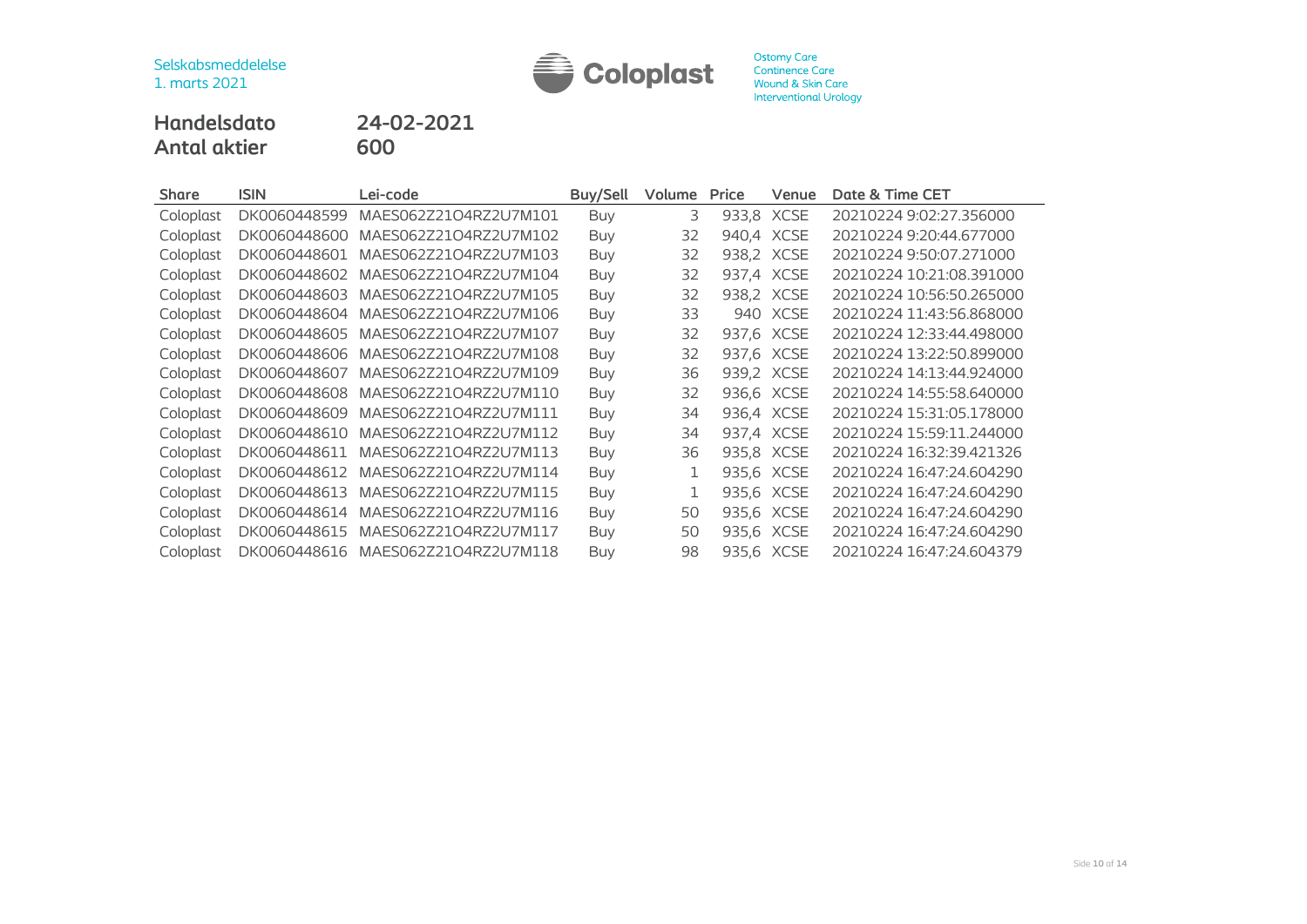

# **Handelsdato 25-02-2021 Antal aktier 300**

| <b>Share</b> | <b>ISIN</b>  | Lei-code                           | Buy/Sell   | <b>Volume Price</b> |     | Venue       | Date & Time CET          |
|--------------|--------------|------------------------------------|------------|---------------------|-----|-------------|--------------------------|
| Coloplast    | DK0060448600 | MAES062Z21O4RZ2U7M102              | <b>Buy</b> | 3                   | 936 | <b>XCSE</b> | 20210225 9:03:00.617000  |
| Coloplast    |              | DK0060448601 MAES062Z21O4RZ2U7M103 | <b>Buy</b> | 5                   |     | 941 XCSE    | 20210225 9:32:50.395000  |
| Coloplast    |              | DK0060448602 MAES062Z21O4RZ2U7M104 | <b>Buy</b> | 2                   |     | 941 XCSE    | 20210225 9:32:50.395000  |
| Coloplast    |              | DK0060448603 MAES062Z21O4RZ2U7M105 | Buy        | 25                  |     | 941 XCSE    | 20210225 9:32:50.395000  |
| Coloplast    |              | DK0060448604 MAES062Z21O4RZ2U7M106 | Buy        | 33                  |     | 936 XCSE    | 20210225 10:14:59.447000 |
| Coloplast    |              | DK0060448605 MAES062Z21O4RZ2U7M107 | <b>Buy</b> | 6                   |     | 939 XCSE    | 20210225 11:04:22.980000 |
| Coloplast    |              | DK0060448606 MAES062Z21O4RZ2U7M108 | Buy        | 26                  |     | 939 XCSE    | 20210225 11:04:22.980000 |
| Coloplast    |              | DK0060448607 MAES062Z21O4RZ2U7M109 | <b>Buy</b> | 33                  |     | 944 XCSE    | 20210225 12:09:00.056000 |
| Coloplast    | DK0060448608 | MAES062Z21O4RZ2U7M110              | <b>Buy</b> | 32                  |     | 945 XCSE    | 20210225 13:13:29.712000 |
| Coloplast    | DK0060448609 | MAES062Z21O4RZ2U7M111              | <b>Buy</b> | 32                  |     | 947 XCSE    | 20210225 14:15:53.259000 |
| Coloplast    | DK0060448610 | MAES062Z21O4RZ2U7M112              | Buy        | 33                  |     | 948 XCSE    | 20210225 15:11:52.408000 |
| Coloplast    | DK0060448611 | MAES062Z21O4RZ2U7M113              | <b>Buy</b> | 32                  |     | 948 XCSE    | 20210225 15:47:10.792000 |
| Coloplast    |              | DK0060448612 MAES062Z21O4RZ2U7M114 | <b>Buy</b> | 38                  |     | 947 XCSE    | 20210225 16:25:21.612316 |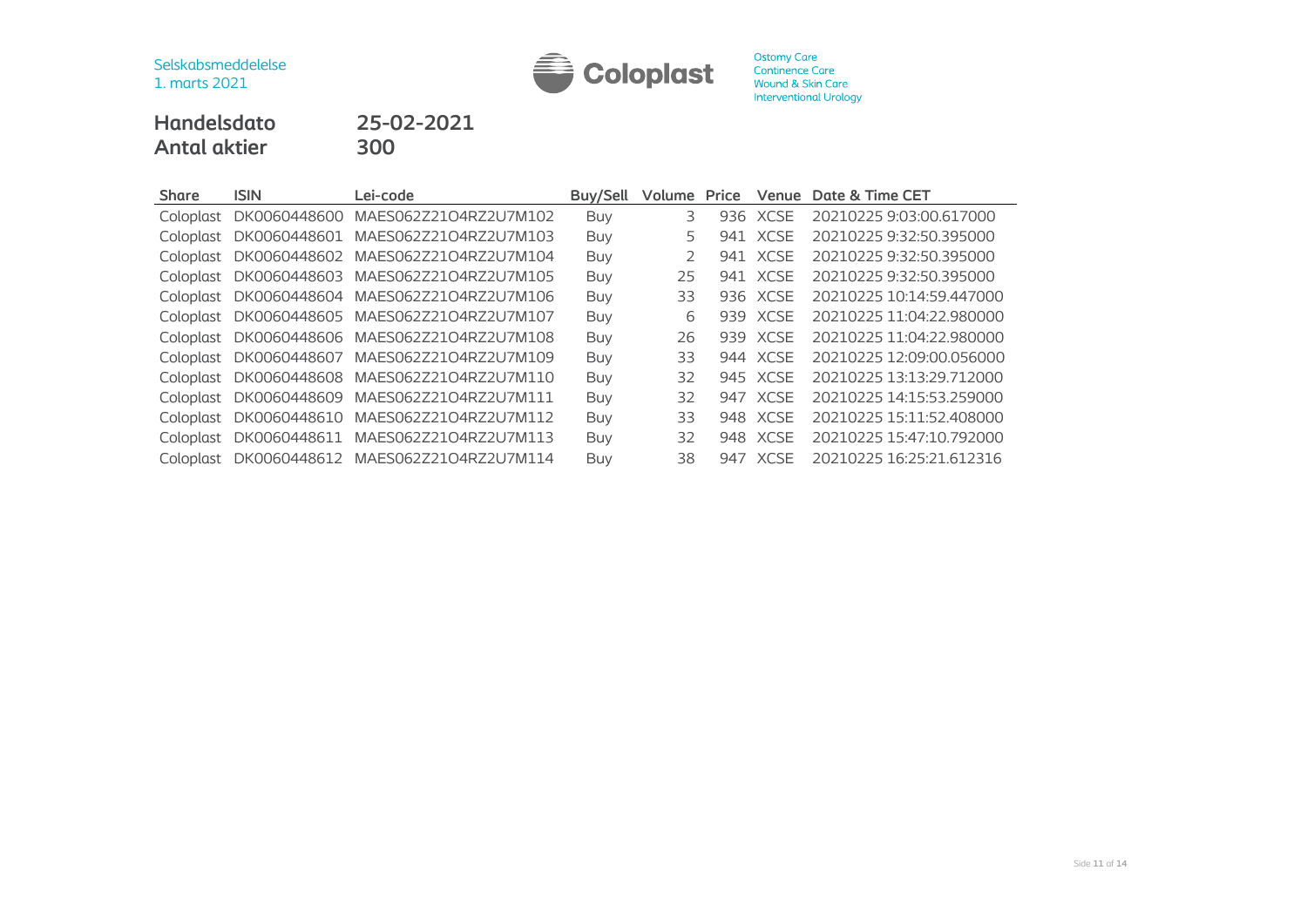

**Handelsdato 26-02-2021 Antal aktier 6.700**

| Share     | <b>ISIN</b>  | Lei-code              | Buy/Sell Volume |                | Price      | Venue       | Date & Time CET          |
|-----------|--------------|-----------------------|-----------------|----------------|------------|-------------|--------------------------|
| Coloplast | DK0060448601 | MAES062Z21O4RZ2U7M103 | Buy             | 3              |            | 938,6 XCSE  | 20210226 9:05:05.166000  |
| Coloplast | DK0060448602 | MAES062Z21O4RZ2U7M104 | Buy             | 32             |            | 941,6 XCSE  | 20210226 9:09:44.509000  |
| Coloplast | DK0060448603 | MAES062Z21O4RZ2U7M105 | Buy             | 32             | 945        | <b>XCSE</b> | 20210226 9:24:38.655000  |
| Coloplast | DK0060448604 | MAES062Z21O4RZ2U7M106 | Buy             | 35             | 948,8      | <b>XCSE</b> | 20210226 9:43:14.918000  |
| Coloplast | DK0060448605 | MAES062Z21O4RZ2U7M107 | Buy             | 32             | 954,4      | <b>XCSE</b> | 20210226 9:58:57.798000  |
| Coloplast | DK0060448606 | MAES062Z21O4RZ2U7M108 | <b>Buy</b>      | 32             | 951,6      | <b>XCSE</b> | 20210226 10:17:22.912000 |
| Coloplast | DK0060448607 | MAES062Z21O4RZ2U7M109 | Buy             | 32             |            | 951,8 XCSE  | 20210226 10:40:28.591000 |
| Coloplast | DK0060448608 | MAES062Z21O4RZ2U7M110 | <b>Buy</b>      | $\overline{2}$ |            | 951,8 XCSE  | 20210226 10:40:28.591000 |
| Coloplast | DK0060448609 | MAES062Z21O4RZ2U7M111 | Buy             | 23             | 948        | <b>XCSE</b> | 20210226 11:03:30.577000 |
| Coloplast | DK0060448610 | MAES062Z21O4RZ2U7M112 | <b>Buy</b>      | 32             |            | 948,4 XCSE  | 20210226 11:20:45.790000 |
| Coloplast | DK0060448611 | MAES062Z21O4RZ2U7M113 | Buy             | 35             | 950        | <b>XCSE</b> | 20210226 11:52:22.508000 |
| Coloplast | DK0060448612 | MAES062Z21O4RZ2U7M114 | Buy             | 32             | 948,6      | <b>XCSE</b> | 20210226 12:20:34.366000 |
| Coloplast | DK0060448613 | MAES062Z21O4RZ2U7M115 | Buy             | 32             |            | 948,6 XCSE  | 20210226 12:48:17.348000 |
| Coloplast | DK0060448614 | MAES062Z21O4RZ2U7M116 | Buy             | 32             |            | 948,4 XCSE  | 20210226 13:15:26.802000 |
| Coloplast | DK0060448615 | MAES062Z21O4RZ2U7M117 | Buy             | 32             | 948,2      | <b>XCSE</b> | 20210226 13:45:20.558000 |
| Coloplast | DK0060448616 | MAES062Z21O4RZ2U7M118 | Buy             | 32             |            | 946,6 XCSE  | 20210226 14:10:32.138000 |
| Coloplast | DK0060448617 | MAES062Z21O4RZ2U7M119 | Buy             | 37             |            | 949,4 XCSE  | 20210226 14:35:05.034000 |
| Coloplast | DK0060448618 | MAES062Z21O4RZ2U7M120 | Buy             | 39             |            | 948,8 XCSE  | 20210226 15:03:59.945000 |
| Coloplast | DK0060448619 | MAES062Z21O4RZ2U7M121 | Buy             | 32             |            | 947,2 XCSE  | 20210226 15:22:52.993000 |
| Coloplast | DK0060448620 | MAES062Z21O4RZ2U7M122 | Buy             | 36             |            | 944 XCSE    | 20210226 15:39:40.245000 |
| Coloplast | DK0060448621 | MAES062Z21O4RZ2U7M123 | <b>Buy</b>      | 34             | 941,6      | <b>XCSE</b> | 20210226 15:55:31.984000 |
| Coloplast | DK0060448622 | MAES062Z21O4RZ2U7M124 | Buy             | 3              |            | 940 XCSE    | 20210226 16:05:45.521449 |
| Coloplast | DK0060448623 | MAES062Z21O4RZ2U7M125 | <b>Buy</b>      | 30             | 940        | <b>XCSE</b> | 20210226 16:05:45.521481 |
| Coloplast | DK0060448624 | MAES062Z21O4RZ2U7M126 | <b>Buy</b>      | 17             | 940        | <b>XCSE</b> | 20210226 16:05:45.521508 |
| Coloplast | DK0060448625 | MAES062Z21O4RZ2U7M127 | Buy             | 17             | 940        | <b>XCSE</b> | 20210226 16:05:45.521521 |
| Coloplast | DK0060448626 | MAES062Z21O4RZ2U7M128 | Buy             | 18             | 940,2 XCSE |             | 20210226 16:05:52.877416 |
| Coloplast | DK0060448627 | MAES062Z21O4RZ2U7M129 | Buy             | 3              |            | 940,2 XCSE  | 20210226 16:05:52.877416 |
| Coloplast | DK0060448628 | MAES062Z21O4RZ2U7M130 | Buy             | 13             | 940,2      | <b>XCSE</b> | 20210226 16:06:33.759772 |
| Coloplast | DK0060448629 | MAES062Z21O4RZ2U7M131 | Buy             | 37             | 940,2      | <b>XCSE</b> | 20210226 16:06:33.759787 |
| Coloplast | DK0060448630 | MAES062Z21O4RZ2U7M132 | <b>Buy</b>      | 29             |            | 940,2 XCSE  | 20210226 16:06:33.759816 |
| Coloplast | DK0060448631 | MAES062Z21O4RZ2U7M133 | <b>Buv</b>      | 40             | 940,2 XCSE |             | 20210226 16:06:33.759840 |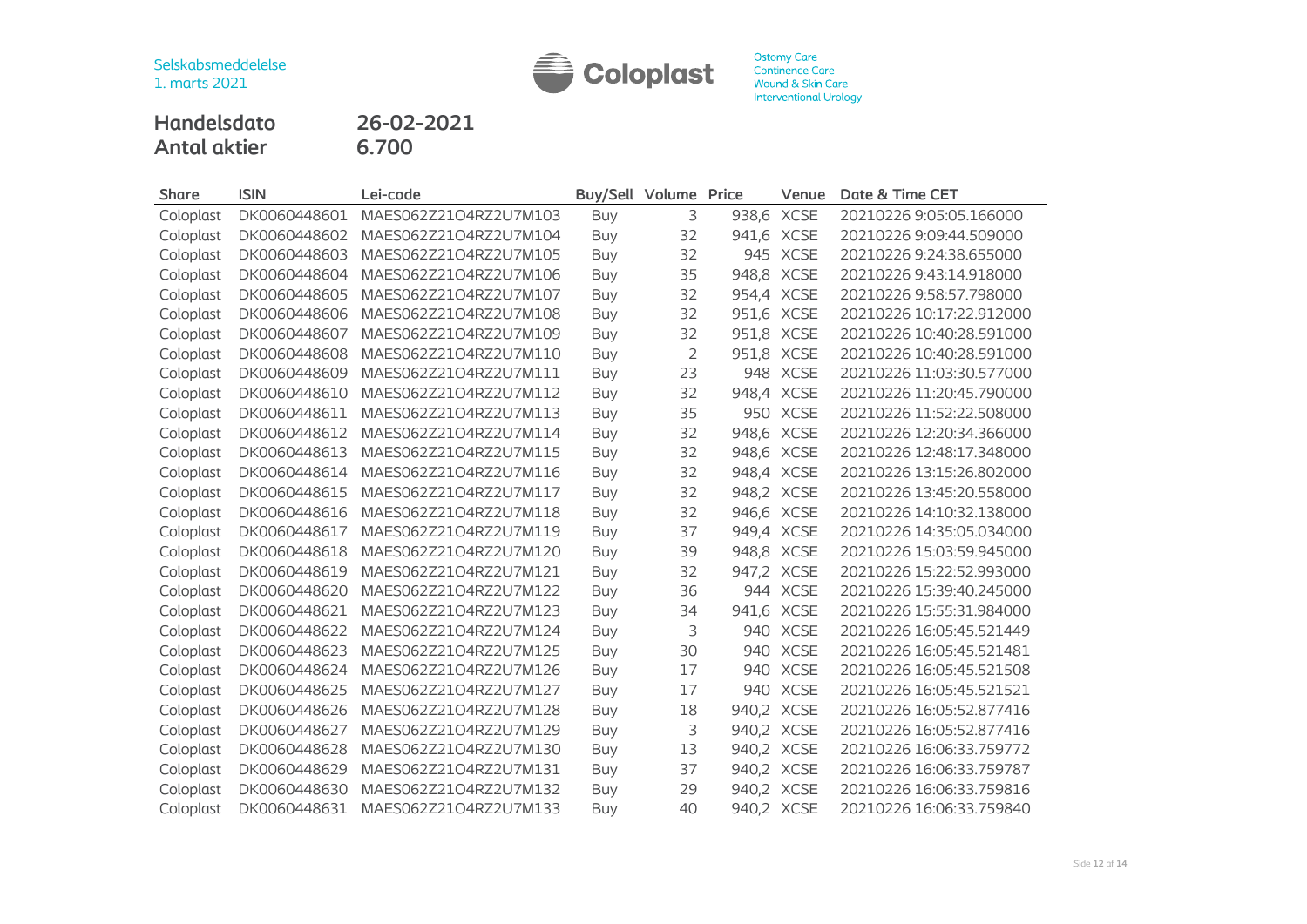

| Coloplast | DK0060448632 | MAES062Z21O4RZ2U7M134 | Buy        | 60             | 940,2 XCSE |             | 20210226 16:06:33.759851 |
|-----------|--------------|-----------------------|------------|----------------|------------|-------------|--------------------------|
| Coloplast | DK0060448633 | MAES062Z21O4RZ2U7M135 | <b>Buy</b> | 13             | 940,2 XCSE |             | 20210226 16:06:33.776899 |
| Coloplast | DK0060448634 | MAES062Z21O4RZ2U7M136 | Buy        | 36             | 940,2 XCSE |             | 20210226 16:06:47.001638 |
| Coloplast | DK0060448635 | MAES062Z21O4RZ2U7M137 | Buy        | 50             | 941,2 XCSE |             | 20210226 16:09:10.669115 |
| Coloplast | DK0060448636 | MAES062Z21O4RZ2U7M138 | <b>Buy</b> | 50             | 941,2 XCSE |             | 20210226 16:09:10.669253 |
| Coloplast | DK0060448637 | MAES062Z21O4RZ2U7M139 | <b>Buy</b> | 50             | 941,2 XCSE |             | 20210226 16:09:10.670090 |
| Coloplast | DK0060448638 | MAES062Z21O4RZ2U7M140 | <b>Buy</b> | 50             | 941,2 XCSE |             | 20210226 16:09:10.670439 |
| Coloplast | DK0060448639 | MAES062Z21O4RZ2U7M141 | <b>Buy</b> | 46             | 941,2 XCSE |             | 20210226 16:09:10.678609 |
| Coloplast | DK0060448640 | MAES062Z21O4RZ2U7M142 | <b>Buy</b> | $\overline{4}$ | 941,2 XCSE |             | 20210226 16:09:10.678640 |
| Coloplast | DK0060448641 | MAES062Z21O4RZ2U7M143 | Buy        | 70             | 941,2 XCSE |             | 20210226 16:09:10.678674 |
| Coloplast | DK0060448642 | MAES062Z21O4RZ2U7M144 | <b>Buy</b> | 24             | 941,2      | <b>XCSE</b> | 20210226 16:09:10.698109 |
| Coloplast | DK0060448643 | MAES062Z21O4RZ2U7M145 | <b>Buy</b> | 25             | 941,2 XCSE |             | 20210226 16:10:03.782881 |
| Coloplast | DK0060448644 | MAES062Z21O4RZ2U7M146 | <b>Buy</b> | 1              | 941,2 XCSE |             | 20210226 16:10:03.782889 |
| Coloplast | DK0060448645 | MAES062Z21O4RZ2U7M147 | <b>Buy</b> | 21             | 941,2 XCSE |             | 20210226 16:10:03.782919 |
| Coloplast | DK0060448646 | MAES062Z21O4RZ2U7M148 | Buy        | 50             | 941,2 XCSE |             | 20210226 16:10:03.800106 |
| Coloplast | DK0060448647 | MAES062Z21O4RZ2U7M149 | Buy        | 50             | 941,2 XCSE |             | 20210226 16:10:03.800144 |
| Coloplast | DK0060448648 | MAES062Z21O4RZ2U7M150 | <b>Buy</b> | 50             | 941,2      | <b>XCSE</b> | 20210226 16:10:03.800146 |
| Coloplast | DK0060448649 | MAES062Z21O4RZ2U7M151 | Buy        | 50             | 941,2 XCSE |             | 20210226 16:10:03.805747 |
| Coloplast | DK0060448650 | MAES062Z21O4RZ2U7M152 | Buy        | 2              | 941,2 XCSE |             | 20210226 16:10:03.805747 |
| Coloplast | DK0060448651 | MAES062Z21O4RZ2U7M153 | Buy        | 50             | 941,2 XCSE |             | 20210226 16:10:03.821373 |
| Coloplast | DK0060448652 | MAES062Z21O4RZ2U7M154 | <b>Buy</b> | 41             | 941,2 XCSE |             | 20210226 16:10:03.821373 |
| Coloplast | DK0060448653 | MAES062Z21O4RZ2U7M155 | <b>Buy</b> | 33             | 940,2 XCSE |             | 20210226 16:11:59.332000 |
| Coloplast | DK0060448654 | MAES062Z21O4RZ2U7M156 | <b>Buy</b> | 31             |            | 941 XCSE    | 20210226 16:44:09.996000 |
| Coloplast | DK0060448655 | MAES062Z21O4RZ2U7M157 | <b>Buy</b> | 8              | 941        | <b>XCSE</b> | 20210226 16:44:15.979000 |
| Coloplast | DK0060448656 | MAES062Z21O4RZ2U7M158 | <b>Buy</b> | 3889           | 938,8      | <b>XCSE</b> | 20210226 16:59:48.597922 |
| Coloplast | DK0060448657 | MAES062Z21O4RZ2U7M159 | <b>Buy</b> | 913            | 938,8      | <b>XCSE</b> | 20210226 16:59:48.597922 |
| Coloplast | DK0060448658 | MAES062Z21O4RZ2U7M160 | <b>Buy</b> | 155            | 938,8      | <b>XCSE</b> | 20210226 16:59:48.597922 |
| Coloplast | DK0060448659 | MAES062Z21O4RZ2U7M161 | Buy        | 43             | 938,8 XCSE |             | 20210226 16:59:48.597922 |